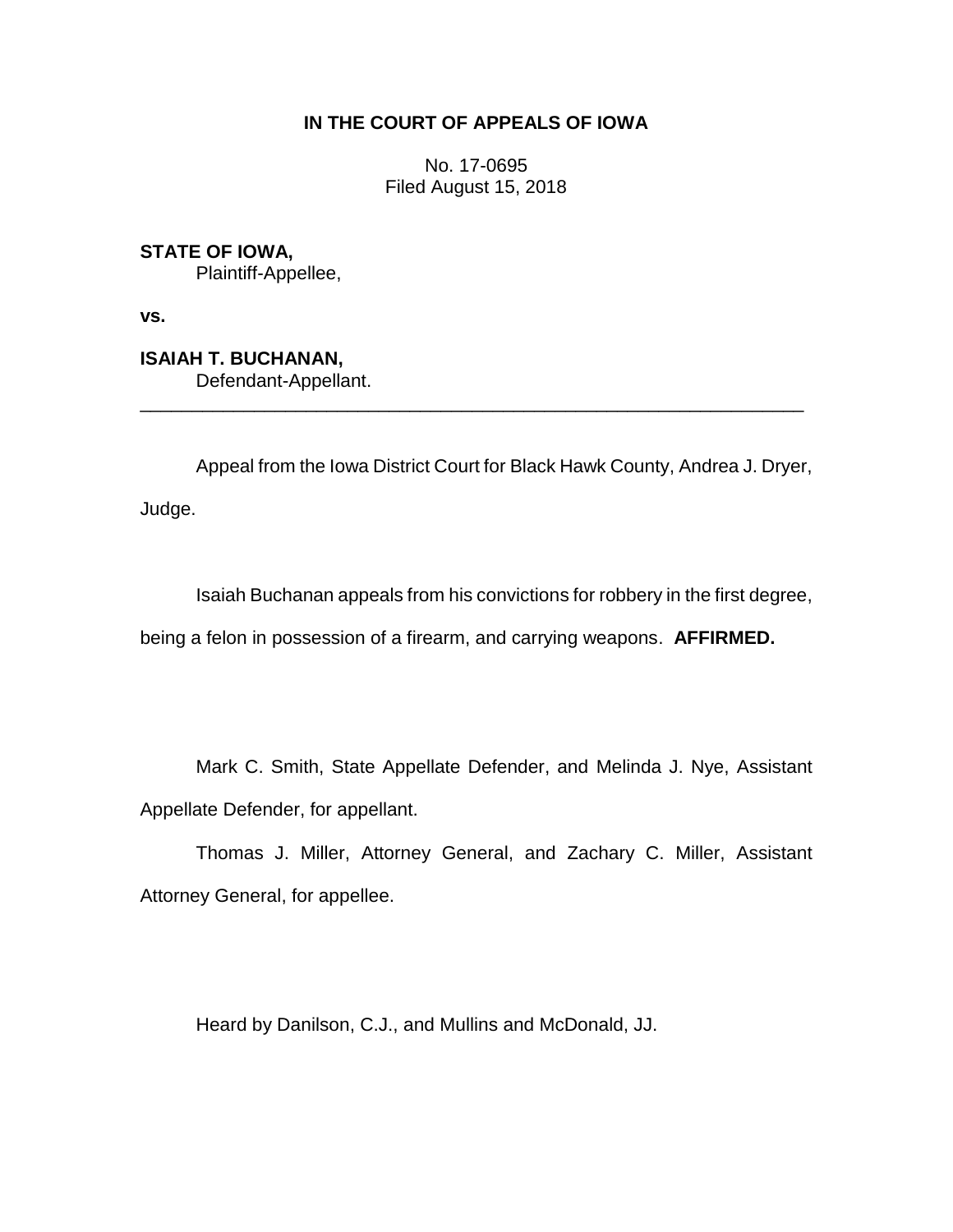## **DANILSON, Chief Judge.**

Isaiah Buchanan appeals from his convictions for first-degree robbery, in violation of Iowa Code section 711.2 (2016); being a felon in possession of a firearm, in violation of section 724.26(1); and carrying weapons, in violation of section 724.4(1). Buchanan asserts the district court erred in instructing the jury that a claim of right is not a defense to theft because he did not raise the defense. In the alternative, he maintains that if this court concludes the claim-of-right defense was implicated, his trial counsel was ineffective in failing to assert it affirmatively. Buchanan also contends the court erred in denying Buchanan's request to have three jurors removed for cause. Finally, he claims the district court erred in allowing the State to play the recordings of his jailhouse phone calls.

We are not convinced Buchanan has suffered any prejudice as a result of the claim-of-right jury instruction. He cannot establish his trial attorney breached an essential duty in failing to raise a claim-of-right defense; this ineffectiveassistance-of-counsel claim thus fails. With respect to Buchanan's juror challenge, Buchanan must show that the result was a juror being seated who was not impartial, which Buchanan has not attempted to do. Finally, we find no prejudicial error in the admission of the recorded jail phone calls. We therefore affirm his convictions.

## **I. Background Facts and Proceedings.**

On April 4, 2016, Isaiah Buchanan confronted Jose Galindo inside J's R&B Lounge (hereinafter J's) in Waterloo. Buchanan was carrying some sort of weapon, and when he left, he had Galindo's coat. Buchanan was charged in four

2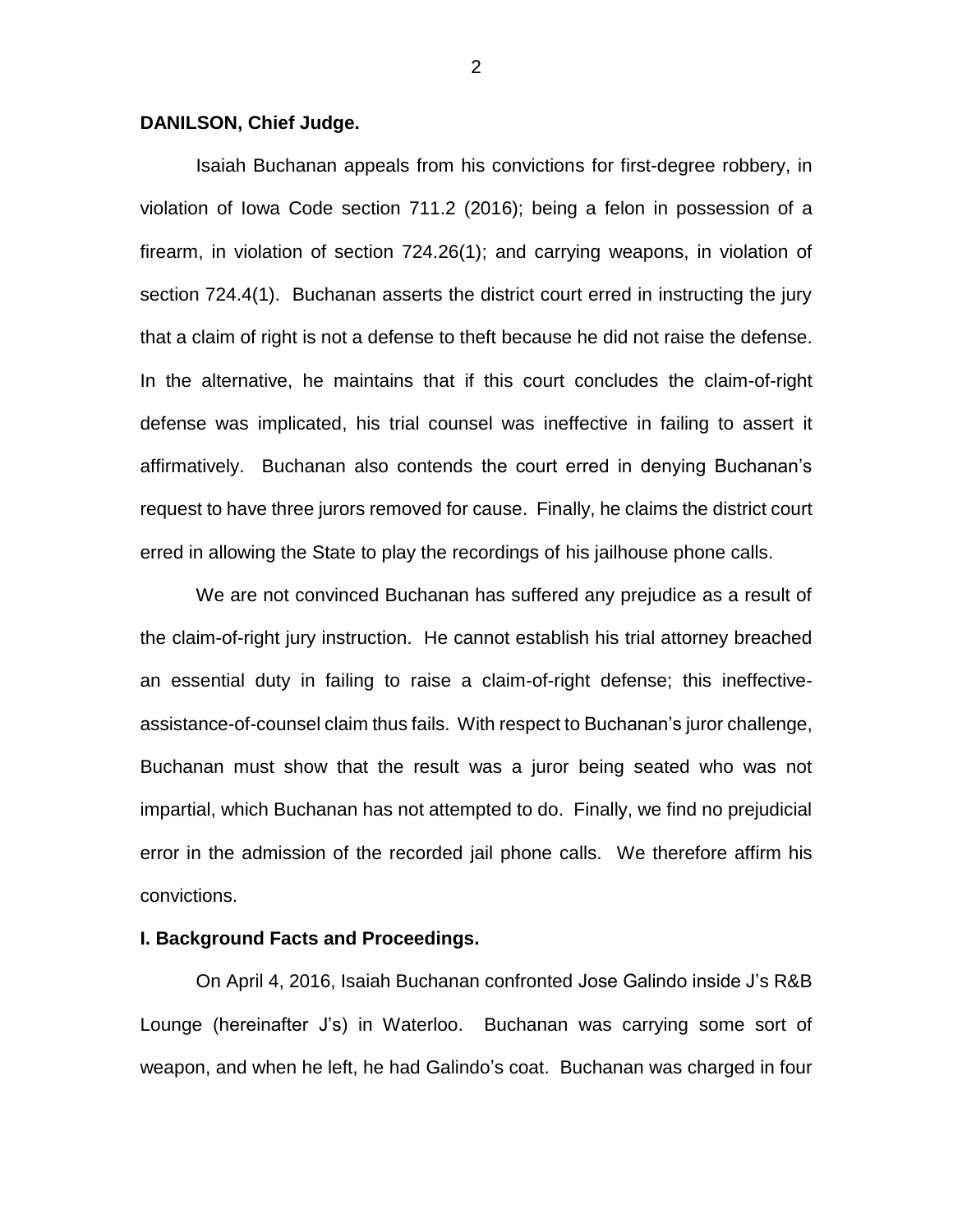counts: robbery in the first degree, going armed with intent, being a felon in possession of a firearm, and carrying weapons.

During jury selection, Buchanan moved to strike jurors 60, 7 and 92 for

cause, and the district court denied Buchanan's motions as to all three potential

jurors. Buchanan utilized peremptory strikes to remove jurors 60 and 7, but juror

92 remained on the panel and served as a juror in Buchanan's trial.

In opening argument, defense counsel stated the evidence would show,

Mr. Buchanan did ask Mr. Galindo for the money that he was owed. The evidence will show that Mr. Galindo turned out his pockets and said "I don't have any money but here, you can have my coat." He offered his coat. Whether that was security, collateral for what was still owed or whether he thought that constituted some sort of partial payment, I don't know. I don't know what his rationale was in doing so. But what the evidence will show is that the coat was not demanded from him. It was not taken from him. There was no theft involved. This was Mr. Galindo's voluntary act to try to buy himself more time on the debt that he owed.

The evidence will also show that Mr. Buchanan does have a past. As [prosecutor] Mr. Walz indicated, there is a stipulation. Mr. Buchanan will acknowledge that he has previously been convicted of a felony. That's his past. He has come to terms with that. He accepts that. He is not hiding from that. He is not running from that. He acknowledges it. But I believe that the evidence will also show that that is not a violent past. That he does not have a history of doing the kind of things that he has been accused of here. And we intend to present witnesses including Mr. Buchanan who will say as much.

At trial, Galindo testified he had known Buchanan since they were young.

A few days before the interaction at J's, Buchanan pulled up in a vehicle in front of

Galindo's house and Galindo saw Buchanan had a pistol in his lap, either a .38 or

nine millimeter. Galindo stated, "I just told him to do what he had to do."

Then, on April 4, Galindo was at J's with a friend, Rob, and played a game

of pool. Rob left and Galindo was sitting at the end of the bar having some drinks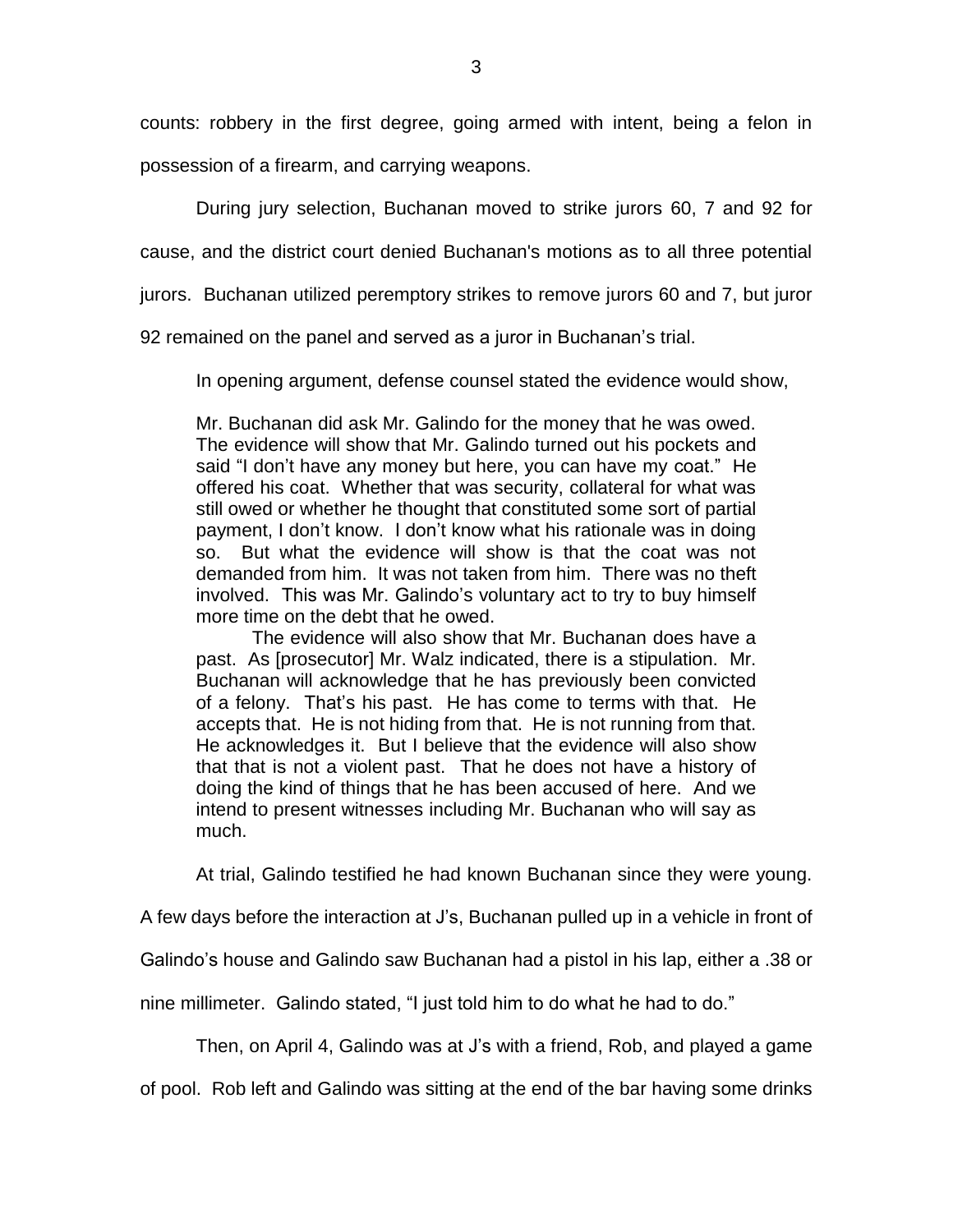and talking with the owner of the establishment, Jay Wilder. Galindo saw Buchanan enter J's and approach Galindo "waving a gun" at him—the same gun Galindo had seen a few days earlier. Galindo testified Buchanan pointed the gun at his face and "said that he wanted the money from my pockets. I told him no, and then he decided to take my jacket." Galindo stated the whole interaction lasted "a minute or less." Galindo stated he feared Buchanan was going to shoot him. Galindo testified he did not owe Buchanan money and had never borrowed money

from Buchanan.

. . . .

On cross-examination, Galindo acknowledged he did not tell police Buchanan had a gun when he pulled his car up to the residence. Galindo also testified as follows:

Q. Is there another incident that occurred around that time where you claim that Mr. Buchanan came up to your truck with a bat or something like that? A. He approached my truck.

Q. Were you in the truck? A. Yes. I was in the truck.

Q. Why did he approach your truck? A. I got waved down to stop so I stopped. I was with a friend of mine. He was in the passenger side. And he came up to the truck and started accusing me of something that I had no—no idea what he was talking about, and we just took off.

Q. So it had nothing to do with you owing Mr. Buchanan money? A. No, sir.

Q. Was there an incident around that time where you went to a person's house to obtain some marijuana, and you saw Mr. Buchanan at that house? A. No, sir.

Q. Was there a time that you went to someone's—around this time, around the April 4th time, that you went to someone's house to get a movie and saw Mr. Buchanan? A. I can't recollect that, sir.

Q. Was there a time around this April 4th date that you actually sat down with Mr. Buchanan and smoked marijuana with Mr. Buchanan? A. Years ago.

Q. You said that you don't recall the incident where you went over to the friend's house to go get movies; is that correct? A. That's correct, sir.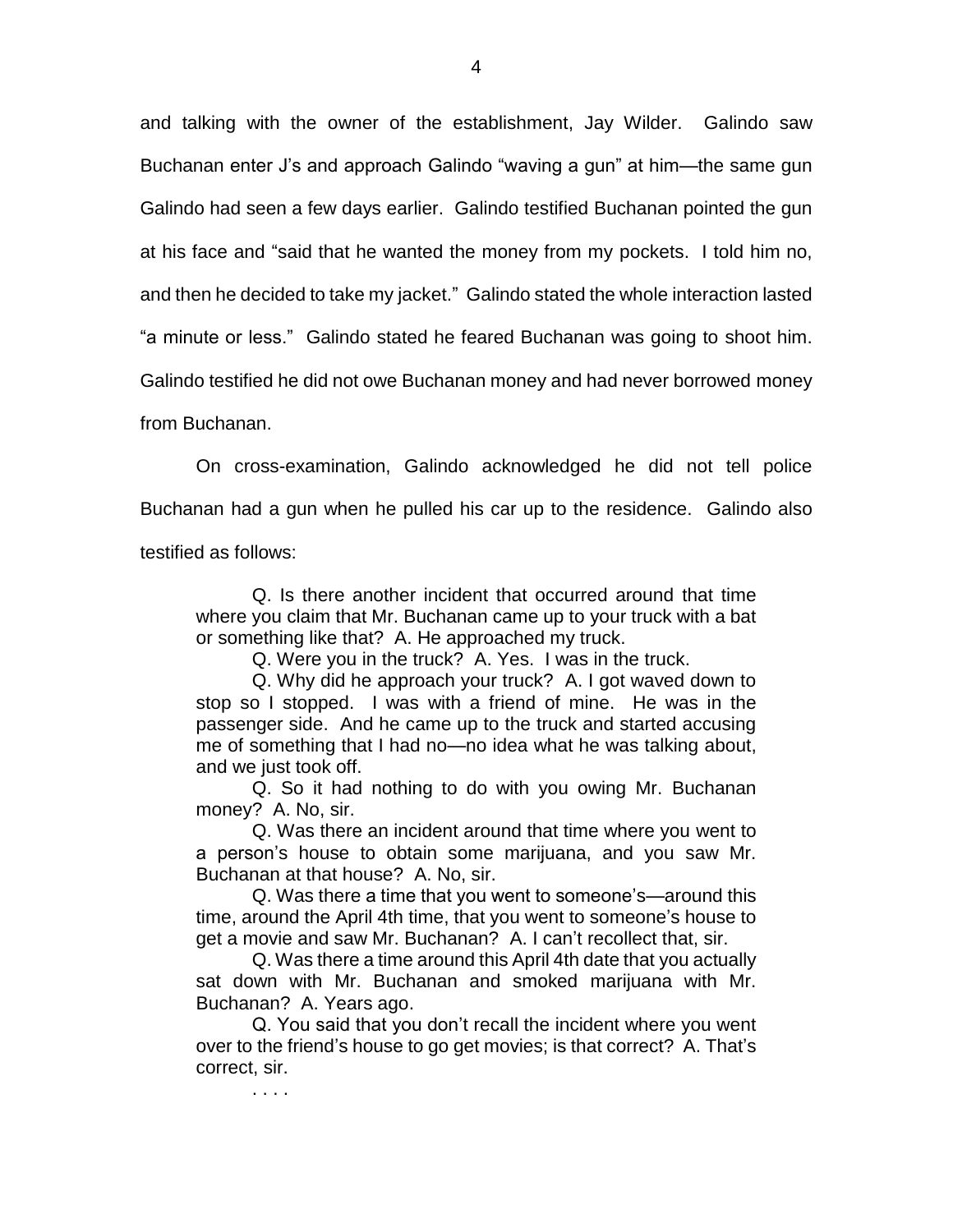Q. You do recall though getting your deposition taken here at the courthouse on December 2, 2016? A. Yes, I remember that, sir.

. . . .

Q. So when you went to that friend's house to get a movie, was Mr. Buchanan there? A. He showed up after I did.

Q. Mr. Buchanan, did he in any way demand money or that he be repaid for a debt? A. He demanded money, but I did not owe him any money, and I told him I don't know what he was talking about.

Q. So you don't know anything about this debt that Mr. Buchanan claims that you owe? A. This debt—he wants—he wants to collect a debt from me that is not even about me. I don't even know about the debt that he wants—he wants to collect something that I have nothing to do with.

Q. So you do know something about this debt? A. Well, it was brought to my attention.

Wilder described that at about 7:30 p.m. on April 4, he was talking to Galindo at the end of the bar at J's when he saw Buchanan, who "had a gun" that looked like a nine millimeter. Wilder owned a nine millimeter so he was familiar with its appearance. He stated he also knew what a Taser looked like, and Buchanan was not holding a Taser. Wilder said he could not understand what Buchanan was saying to Galindo because the music was loud, but he heard Galindo say, "I don't have anything." Buchanan then searched Galindo's pockets while holding the gun against Galindo's stomach. Galindo then said to Buchanan, "You can have my coat." Wilder told Buchanan to "[g]et that thing out of here," and Buchanan left, "apologiz[ing] to Mr. Jay . . . [he] didn't mean no disrespect." Wilder called the police when Buchanan left.

Police arrived and were talking with Wilder when Buchanan called J's to ask if the police were there. Wilder said they were, and gave the phone to an officer, but Buchanan hung up. Investigator Brice Lippert retrieved the phone number from Wilder's call history, and phone records confirmed it was Buchanan's phone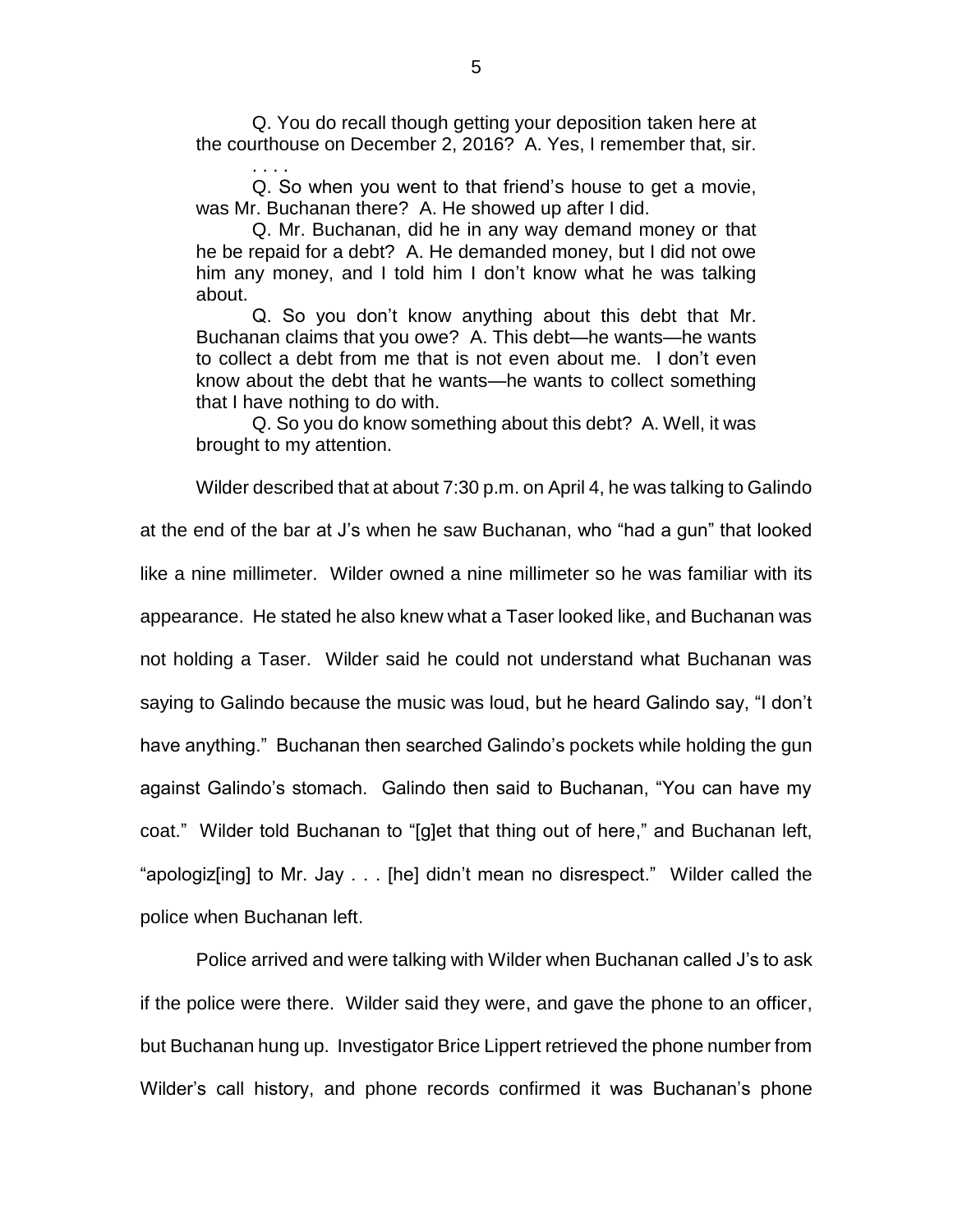number. Lippert attempted to telephone Buchanan several times. Buchanan insisted he had not been at J's and had nothing to talk to the officer about. Cell phone records indicate Buchanan traveled from Waterloo to Tennessee in the next several hours.

The bartender, Tina Ackerson, testified she saw Buchanan enter the bar "like he was agitated," approach Galindo, say something like "[j]ust give it up," and "finally he demanded [Galindo's] jacket and just pulled it off of him." She stated she saw Buchanan with a gun in his hand, "swinging it back and forth" but not pointing it at anyone. Ackerson described the gun as a nine millimeter semiautomatic. She acknowledged she selected someone other than Buchanan from a photo lineup.

The prosecution also submitted audio recordings of several telephone calls Buchanan made from jail. Buchanan objected to the State's introduction of recordings of Buchanan's jail phone calls because they were irrelevant and unduly prejudicial. The district court overruled his objection, concluding they were admissible as admissions by the defendant.

Buchanan testified he loaned Galindo \$700 eight months before the incident at J's, expecting repayment of \$1000. Over the next eight months, Galindo paid about \$680 but then started to avoid or evade Buchanan. Buchanan stated he had seen Galindo a few days before April 4, when he drove by Galindo's residence and saw him outside. Buchanan testified:

I see him. I pull up. I stopped. I waved him to the car like come here. He come. He get in the car with me. And I'm like I asked him what's up with my money? We've been playing games and this and that. So next thing you know, he tells me he didn't have no money but his lady was going to cash a check, and she be back in [fifteen]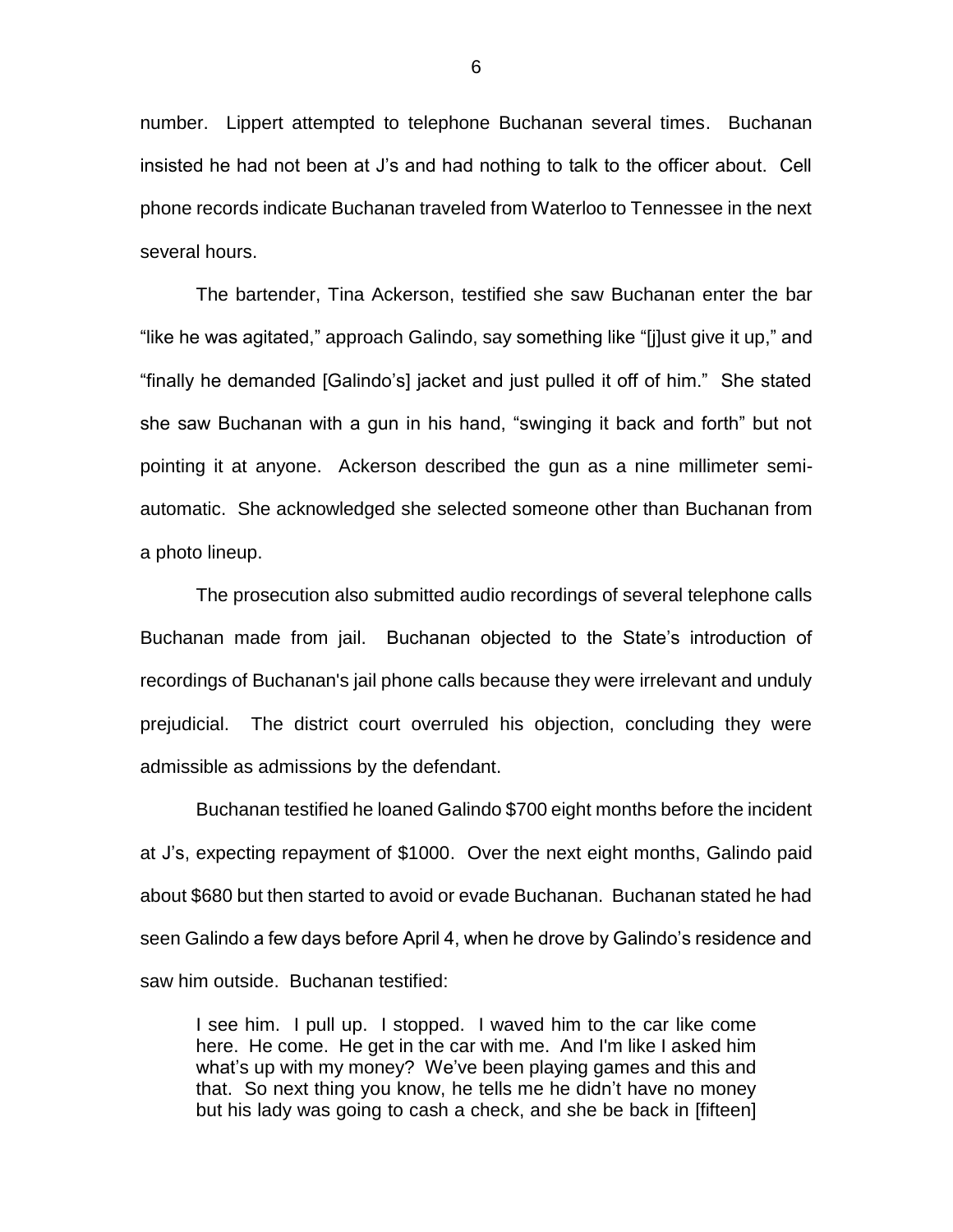minutes. So I told him I said—he said he was going to have some type of payment for me in [fifteen] minutes, so I told him I'm—just call me, you know what I'm saying? I gave him my new numbers because I changed my number again, and I told him to call me. And he had—he said he would, and I told him, I'm like—I tell him—I'm like, "Man, you can call me in an hour. Just get in touch with me." He didn't call me. I started calling his phone. He don't answer. I texted him. He don't answer.

He denied having a firearm at the time.

Buchanan testified that when he saw Galindo's truck outside of J's, he went

in "to talk to him about my money." When he saw Galindo, Galindo had a "beer

bottle in his hand and a pool stick leaning against the bar," so Buchanan pulled out

a camouflage-colored stun gun "shaped like a gun" for self-protection. He testified,

Well, when he stood up and—like as soon as I got close to him, he was like—well, like I told you, I had been calling him before prior to that day and the day before, and he wasn't answering the phone. So as soon as he—I was kind of agitated when I seen him at the bar. He was spending money and you owe me money, you know what I'm saying? So I come in. He says—he—he greets me, like what's going on . . . and I immediately say where my money at. I probably use a little more French, but I was calm and I say where my money at.

Buchanan stated Galindo respond, "I don't have any money" and showed

Buchanan he had nothing in his pockets. Buchanan continued:

I don't remember what exactly what was said after that, but next thing you know, he said, "Just—just take my coat." And I told him "I don't want your coat. I want my money." But he started taking his coat off, and he had his coat in his hand, and he said, "Just take my coat," and I snatched it out of his hand and throw it on the ground, like the cuff links was—I think it was—I'm facing—it is my right hand. It was in his right hand, and like one of the cuff links was still around his wrist, and I snatched it out of his hand, and he kind of stretched his hand out a little bit, and I threw it on the floor. I said, "I don't want your F-ing coat. I want my money." And I seen—I kinda seen like the tone in the bar kind of change, you know, like people was drunk and their attention was drawn to it right then when I threw the coat. I kind of raised my voice a little bit. I was really frustrated. So then that's when Mr.—Mr. Jay says "You can't do that here. You got to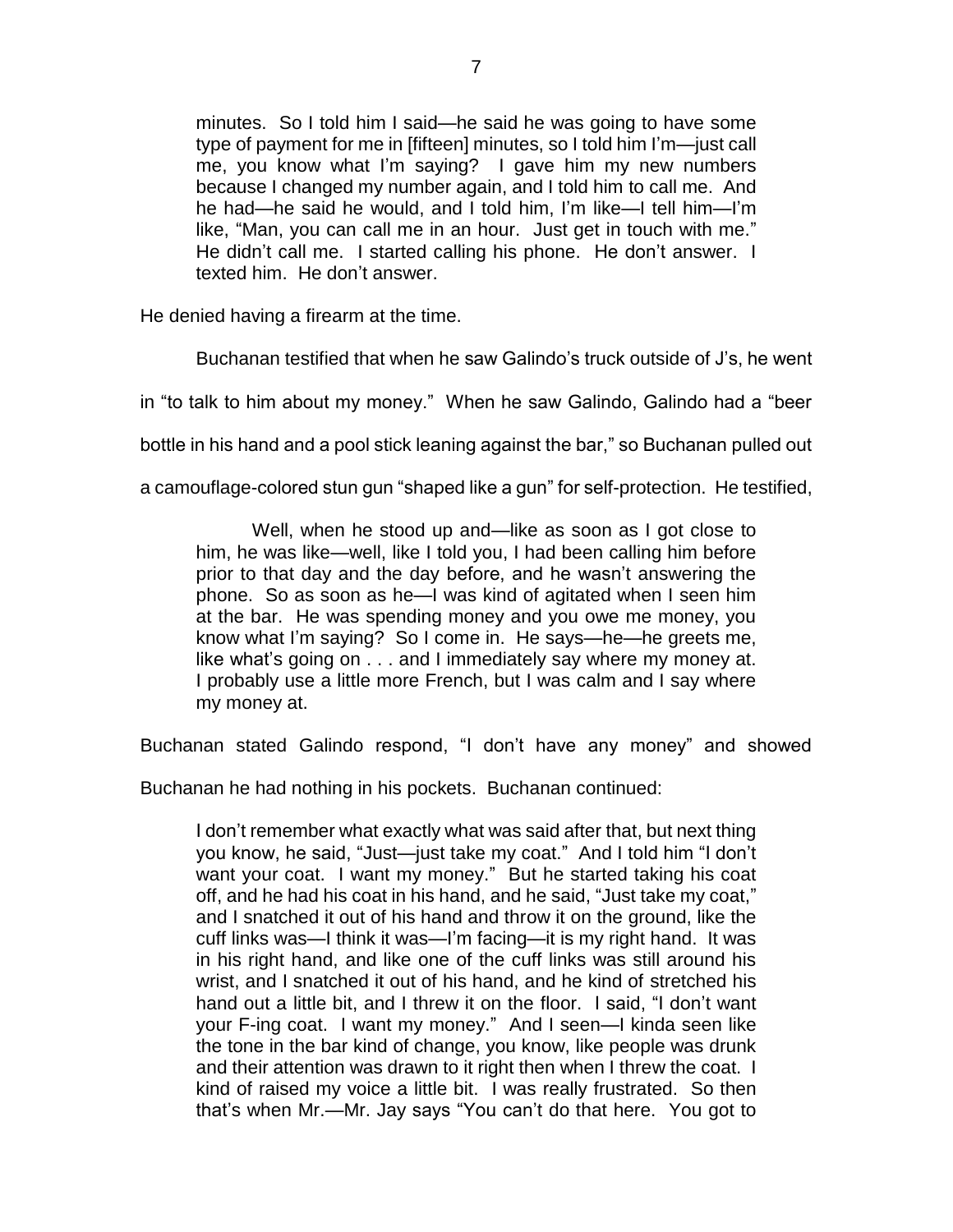go." And Joey [Galindo] like "Just take the coat. Just take the coat, and let me get you your money. Take the coat." And I apologize to Mr. Jay, and because I didn't mean no disrespect. I wasn't trying to cause no scene or anything like that. I was just trying to speak with Mr. G, you know what I'm saying, and I apologized and I left. I took the coat and left.

Clifton Sallis testified he was shooting pool at J's on April 4 and knows

Galindo and Buchanan. Sallis saw Buchanan come into the bar and ask Galindo

about money. Galindo said he didn't have the money but offered his coat to

Buchanan until he could pay him. Sallis testified Buchanan did not threaten or act

aggressively toward Galindo. Buchanan took the coat, apologized to the crowd

and left the bar.

The jury was instructed that to convict Buchanan of robbery in the first

degree, the State must prove all of the following:

1. On or about April 4, 2016, the defendant had the specific intent to commit a theft.

2. To carry out his intention or to assist him in escaping from the scene, with or without the stolen property, the defendant

A. committed an assault on Jose Galindo by intentionally pointing a firearm toward Jose Galindo or intentionally displaying a dangerous weapon in a threatening manner toward Jose Galindo

or

B. threatened Jose Galindo with, or purposely put Jose Galindo in fear of, immediate serious injury. 3. The defendant was armed with a dangerous weapon.

Instruction 15 provided: "Theft is taking possession or control of property

that belongs to another with the intent to permanently deprive that other person of

the property."

Instruction 15A provided:

No person who takes, obtains, disposes of, or otherwise uses or acquires property is guilty of theft by reason of such act if the person reasonably believes that the person has a right, privilege or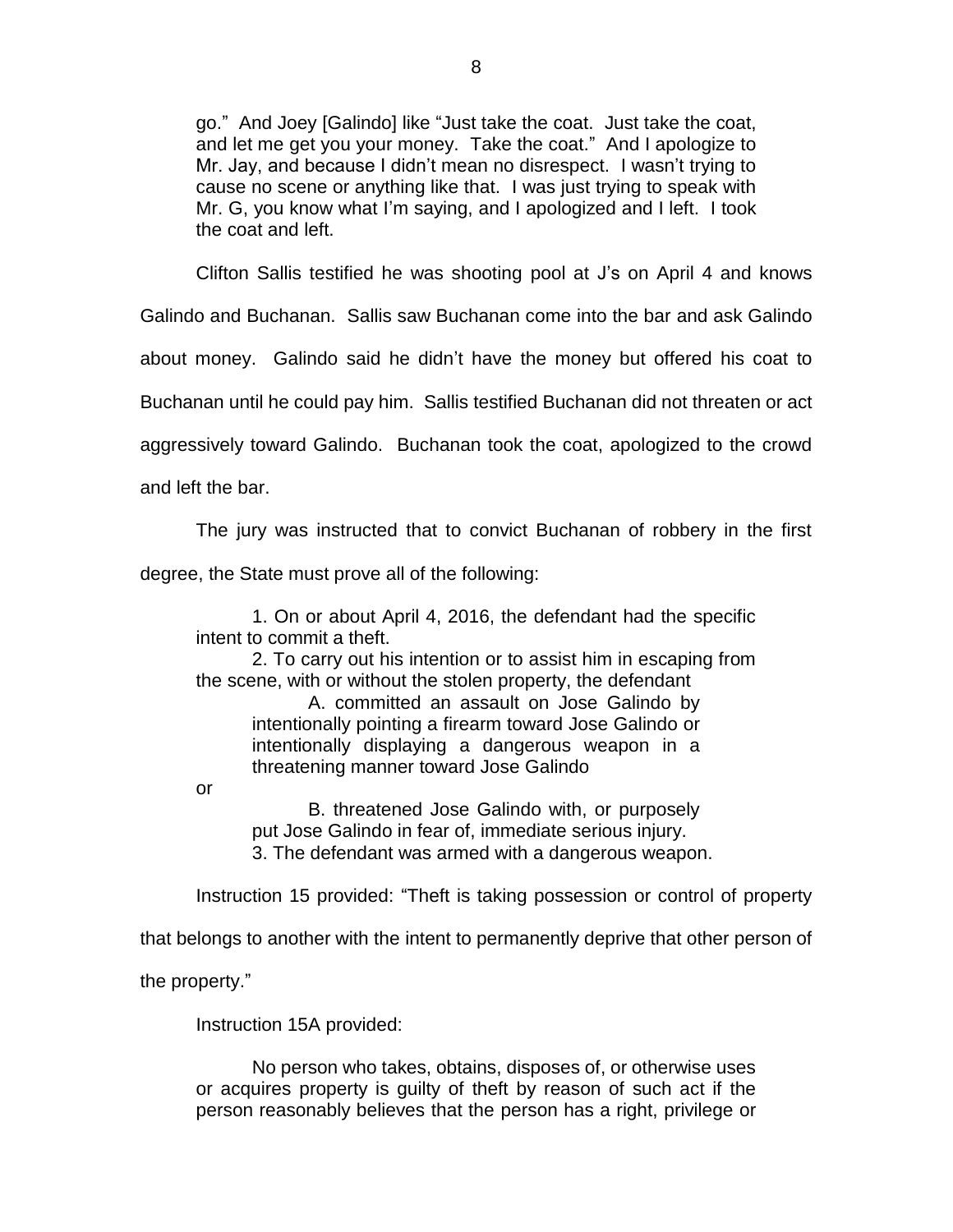license to take, obtain, dispose of, or otherwise use or acquire the property, or if the person does in fact have such right, privilege, or license. However, this claim-of-right defense is not available to a person committing an offense involving a violent reclamation of property, such as a robbery.

Buchanan objected to this instruction, stating:

I understand the State's position that claim of right is not—is not available as a defense to a person with regard to robberies, or case law says robberies or burglaries or things of that nature.

As those cases are stated, it appears to me that the defense is not entitled to an instruction that says that they may raise claim of right as a defense. That's not, however, the same thing as saying that the State is entitled to an instruction saying it is not a defense. I do believe that under the circumstances, and since I'm aware of the status of the law, that I would not be able to argue to the jury that it is a claim that—that it is a defense to raise a claim of right. But since I'm already precluded from raising that argument at least with regard to the charge of robbery, I think it is confusing to the jury to have that in as an instruction, particularly since one of the—that that charge does have some lesser included offenses that aren't robbery.

. . . . . . . [I]t just seems like we're getting a little far afield and potentially confusing the jury by advising them of certain things that I don't believe either party is going to raise in its closing argument. I'm certainly not intending to raise claim of right as a defense. I didn't assert it as an affirmative offense. I could potentially raise justification to somewhat, you know, as regard to the lesser included offense of assault, but as for specifically claim of right with regard to the element of committing a theft or intent to commit a theft, I'm aware that I can't raise that so I won't be arguing it. So again, I just think having that additional language in there is actually more likely to confuse the jury than not.

After additional argument by counsel, the court ruled:

Listening to counsel's arguments and as I've been thinking about this myself, including thinking about it out loud while I'm talking to you, there is a certain claim of right that's implicit in the defendant's version of events, whether it's specifically called a claim of right or not. Under the circumstances given the way that the jury could choose to view the evidence, I agree with your contention, Mr. Walz [the prosecutor], that—that someone could—could see that as an issue or have a question about that. Mr. Tang [defense counsel], I'm going to deny your exception to instruction number 15[A] for that reason.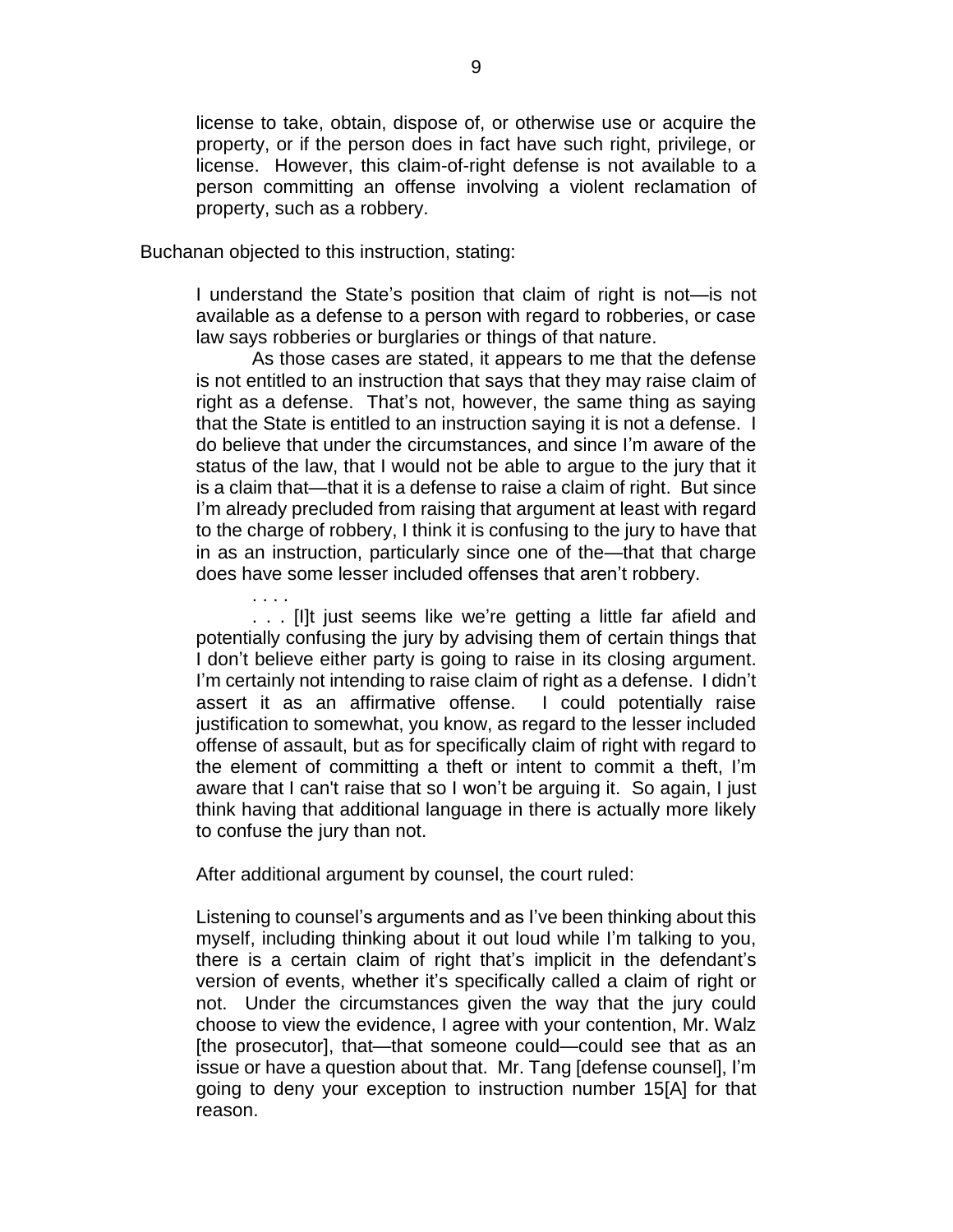Buchanan was convicted of first-degree robbery, being a felon in possession of a firearm, and carrying a firearm. Buchanan's motion for a new trial was denied. The court imposed a twenty-five-year indeterminate term on the robbery conviction, a five-year term on the felon-in-possession conviction, and a two-year term on the carrying weapons conviction. The sentences were to run concurrently.

Buchanan now appeals claiming error in the jury instructions given, the denial of his objections to potential jurors for cause, and the admission of recordings of his jailhouse phone calls.

### **II. Scope and Standards of Review.**

"'[W]e review challenges to jury instructions for correction of errors at law.' Our review is to determine whether the challenged instruction accurately states the law and is supported by substantial evidence. Error in giving a particular instruction does not warrant reversal unless the error was prejudicial to the party." *State v. Spates*, 779 N.W.2d 770, 775 (Iowa 2010) (citation omitted).

Claims of ineffective assistance of counsel are reviewed de novo. *Ledezma v. State*, 626 N.W.2d 134, 141 (Iowa 2001). In order to prevail on a claim of ineffective assistance of counsel, a claimant must prove that counsel failed to perform an essential duty and prejudice resulted. *See id.* at 142. "Both elements must be proven by a preponderance of the evidence. However, both elements do not always need to be addressed. If the claim lacks prejudice, it can be decided on that ground alone without deciding whether the attorney performed deficiently." *Id.* (citations omitted).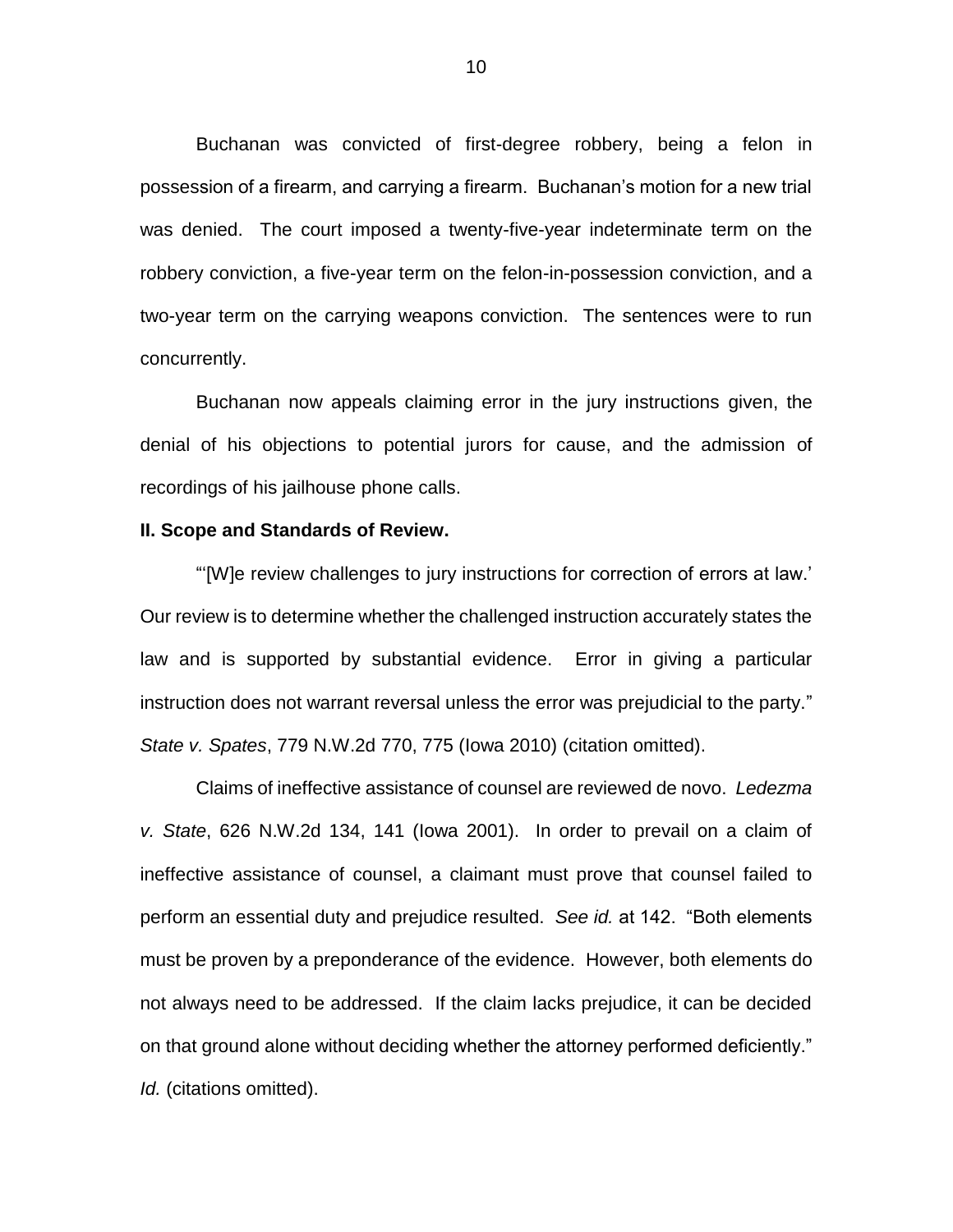"We review the district court's rulings on challenges to potential jurors for cause for abuse of discretion." *State v. Jonas*, 904 N.W.2d 566, 570 (Iowa 2017). "The district court is vested with broad discretion in such rulings." *Id.* "An abuse of discretion will only be found when a court acts on grounds clearly untenable or to an extent clearly unreasonable." *State v. Hopkins*, 860 N.W.2d 550, 553 (Iowa 2015) (citation omitted).

### **III. Discussion.**

*A. Jury instruction.* On appeal, Buchanan asserts it was error for the district court to instruct the jury that a "claim-of-right" is not a defense to robbery because he was not relying on the defense. He maintains, "The jury should have been free to conclude that if Buchanan was only seeking to talk to Galindo about the debt and had no intention of taking *anything* from him, the State had failed to prove he had the specific intent to commit a theft." He asserts the instruction deprived him of such a possibility.

"In a criminal case, the district court is required to instruct the jury as to the law applicable to all material issues in the case." *State v. Becker*, 818 N.W.2d 135, 141 (Iowa 2012), *overruled on other grounds by Alcala v. Marriot Int'l, Inc.*, 880 N.W.2d 699, 708 n.3 (Iowa 2016)."On review for correction of errors at law, we are to 'determine whether the challenged instruction accurately states the law and is supported by substantial evidence.'" *State v. Green*, 896 N.W.2d 770, 775 (Iowa 2017) (quoting *State v. Hanes*, 790 N.W.2d 545, 548 (Iowa 2010)). "Error in giving or refusing to give a particular instruction warrants reversal unless the record shows the absence of prejudice." *Becker*, 818 N.W.2d at 141 (quoting *State v. Marin*, 788 N.W.2d 833, 836 (Iowa 2010)); *see also* Iowa R. Civ. P. 1.924 (requiring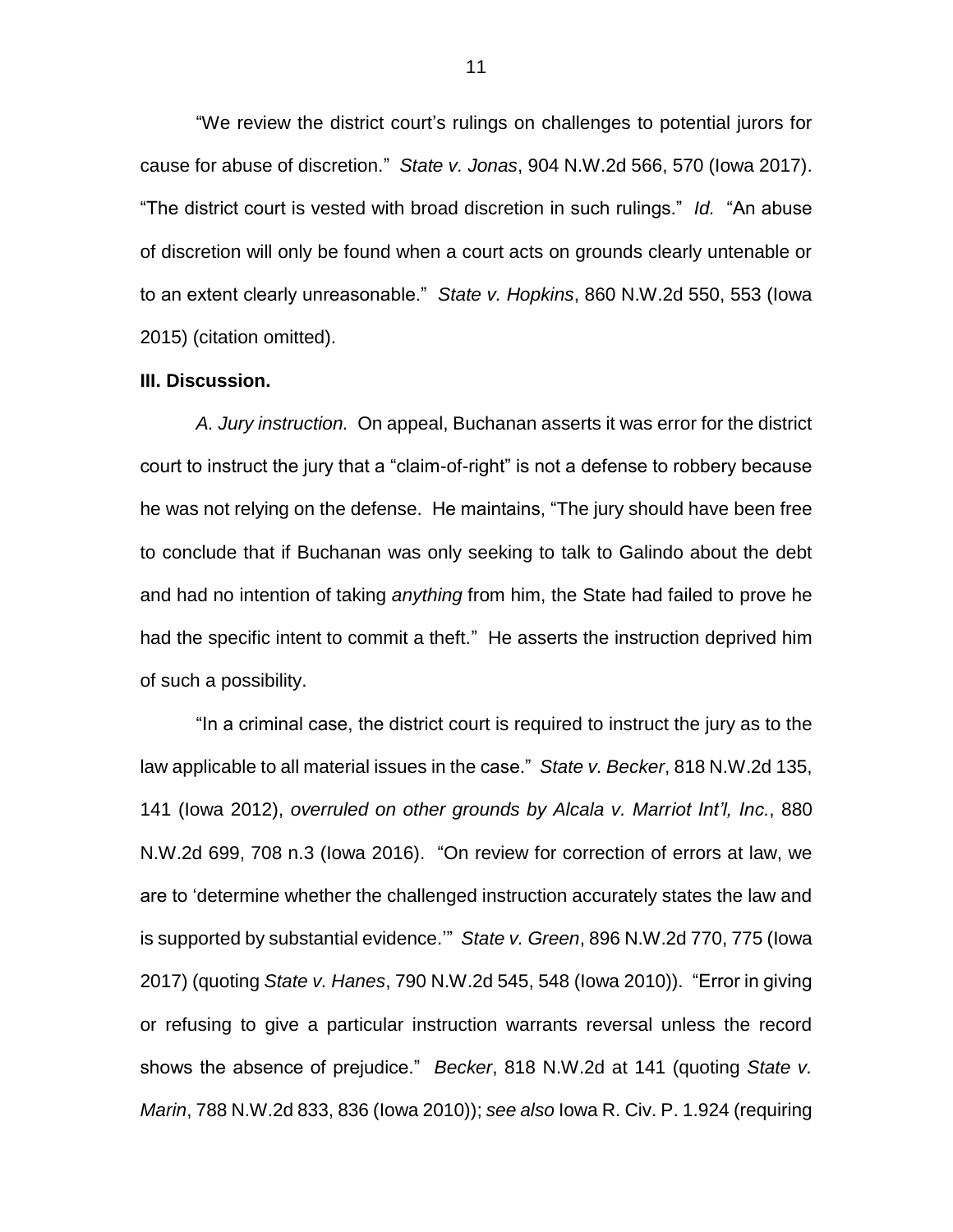the district court to "instruct the jury as to the law applicable to all material issues in the case"); Iowa R. Crim. P. 2.19(5)(f) ("The rules relating to the instruction of juries in civil cases shall apply to the trial of criminal cases."). Prejudice occurs if the erroneous "instruction could reasonably have misled or misdirected the jury." *State v. Hoyman*, 863 N.W.2d 1, 7 (Iowa 2015).

Instruction 15A provided,

No person who takes, obtains, disposes of, or otherwise uses or acquires property is guilty of theft by reason of such act if the person reasonably believes that the person has a right, privilege or license to take, obtain, dispose of, or otherwise use or acquire the property, or if the person does in fact have such right, privilege, or license. However, this claim-of-right defense is not available to a person committing an offense involving a violent reclamation of property, such as a robbery.

Prior to adoption of the Iowa Criminal Code, the Iowa Supreme Court held

under the common law that a person seeking repayment of a debt owed to him

does not have the felonious intent necessary to commit a robbery. *See State v.* 

*Hollyway*, 41 Iowa 200, 202-03 (1875). After the Iowa Criminal Code was adopted

in 1976, this court found this "claim-of-right" defense was only available for a

charge of theft as provided in section 714.4, which states:

No person who takes, obtains, disposes of, or otherwise uses or acquires property, is guilty of theft by reason of such act if the person reasonably believes that the person has a right, privilege or license to do so, or if the person does in fact have such right, privilege or license.

*State v. Miller*, 622 N.W.2d 782, 785 (Iowa Ct. App. 2000).

The first sentence of Instruction 15A is a recitation of section 714.4 and

Uniform Jury Instruction 1400.19. In *Miller*, we noted, "The explicit language of

section 714.4 appears to confine the claim-of-right defense to theft charges." *Id.*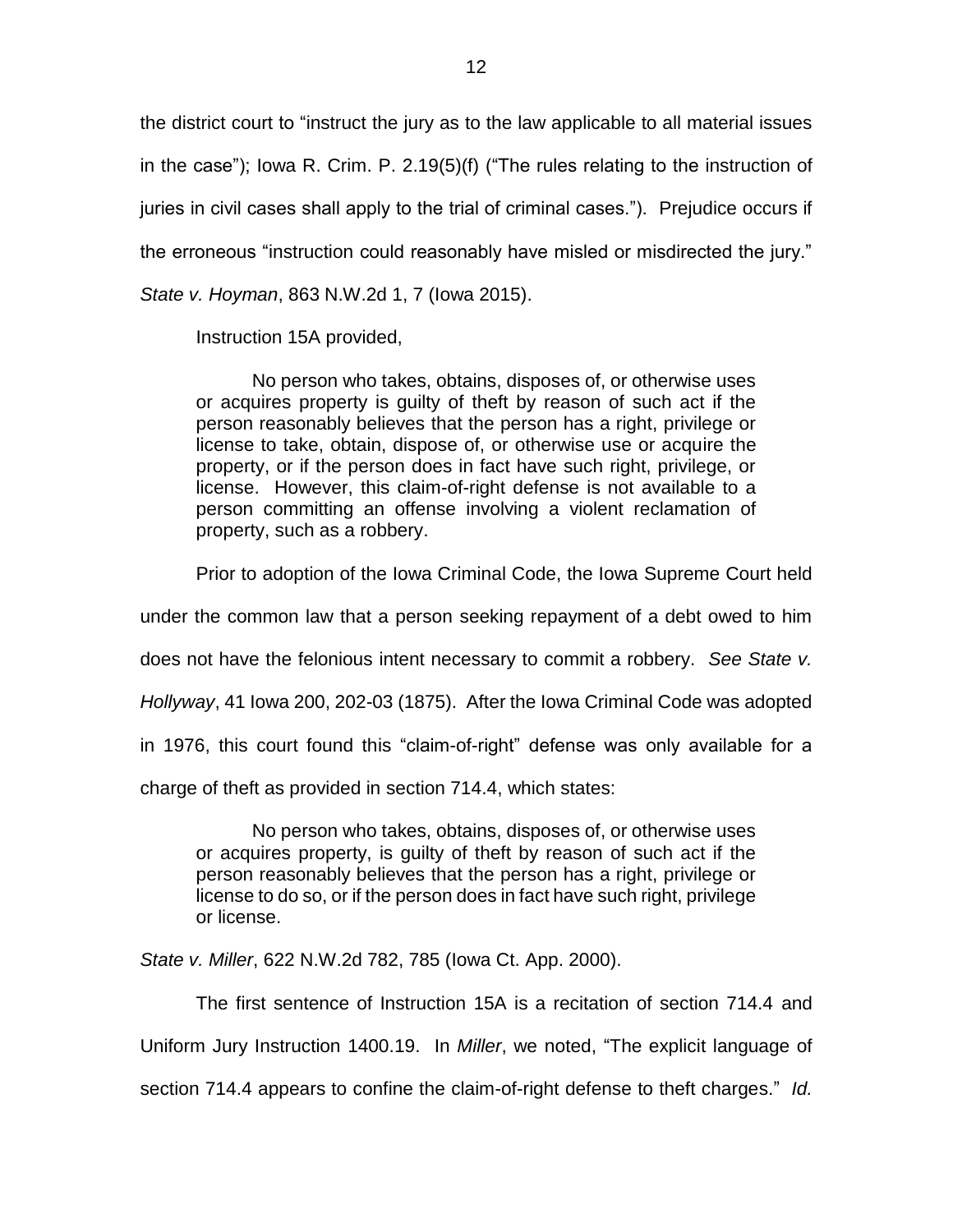at 785 n.2. We also observed, "The modern trend among other states has been to decline a claim-of-right defense to offenses involving force, such as robbery or burglary."<sup>1</sup> *Id.* at 785.Moreover, we acknowledged public policy "evinces the modern distaste for violent self-help," lending support to our determination that the claim-of-right defense is not available to robbery and burglary charges. *Id.* at 785- 86. We have applied the principle since.<sup>2</sup> The second sentence of Instruction 15A, thus, accurately states the law.

We next turn to whether the instruction is supported by substantial evidence. *See Green*, 896 N.W.2d at 775. Buchanan was charged with firstdegree robbery. He asserts he did not raise the claim-of-right defense and the court erred in concluding the claim-of-right had been implicated. He asserts, "[T]he instruction had no relevance in this case."

Witnesses testified Buchanan, armed with a semiautomatic pistol, demanded money from Galindo, and then demanded Galindo's jacket. One

 $<sup>1</sup>$  One author has noted "the traditional rule" is that the specific intent to steal is negated</sup> even if a person uses force to retrieve property to which they claim a right of possession, but the "modern trend" is to reject the claim-of-right defense when force is used. Joshua Dressler, *Understanding Criminal Law* 557-58 (6th ed. 2012) (citing *Miller*).

<sup>2</sup> For example, in *State v. Moss*, No. 10-0079, 2010 WL 5050561, at \*3 (Iowa Ct. App. Dec. 8, 2010), we ruled:

Moss claims the \$200 he was attempting to recover from Hughes does not provide a basis to support a robbery finding. He argues there was evidence from which a jury could find the debt was legitimate. However, the claim-of-right defense is unavailable against charges of burglary and robbery, which involve violent reclamation of property.

And, more recently in *State v. Mims*, No. 12-2279, 2014 WL 956065, at \*1 (Iowa Ct. App. Mar. 12, 2014), we rejected a defendant's argument that the items he took from another "as a means to get his car back" did not support a burglary conviction, noting:

<sup>[</sup>A] claim of right to property taken may not serve to negate intent to a charge of burglary. [*Miller*, 622 N.W.2d at 785] (concluding the claim-ofright defense provided in Iowa Code section 714.4 is only applicable to theft charges). Here, Mims lacked both a claim of right and a right to impose a condition before returning the property.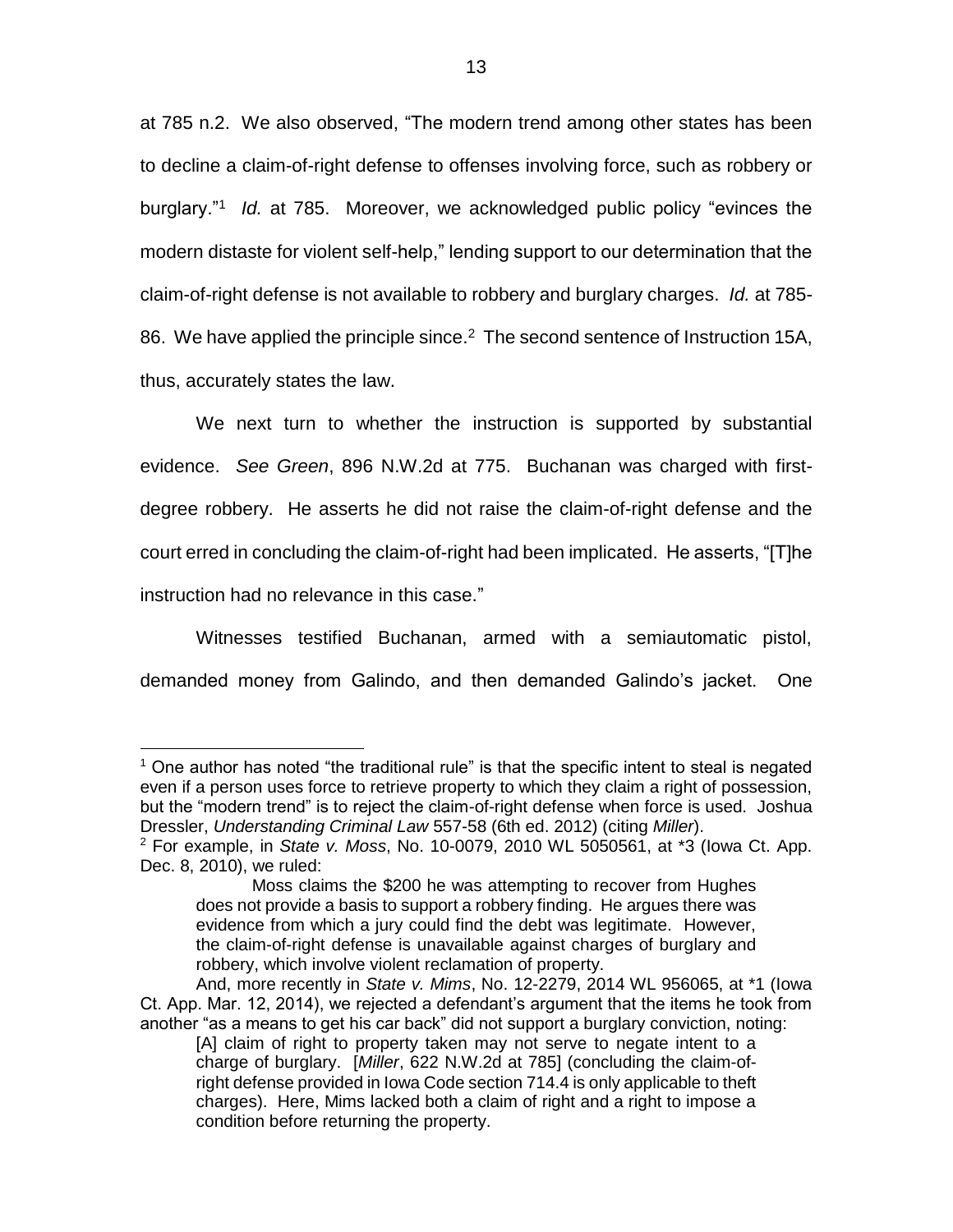witness stated Buchanan forcefully pulled the jacket from Galindo. Buchanan testified Galindo owed him money and that he had no interest in Galindo's jacket, but Buchanan did not deny he took the jacket. We conclude this is sufficient evidence to support the giving of the instruction.

Buchanan argues the instruction *required* the jury to convict him of robbery "even if Buchanan only wanted to talk to Galindo about the debt and his avoidance of paying it." We disagree. The instruction references a person who "takes, obtains, disposes of, or otherwise uses or acquires property" and "violent reclamation." Simply talking about a debt fits none of these terms, all of which require the gaining of possession.

The instructions informed the jury that to find Buchanan guilty of robbery, they had to find he had "the specific intent to commit a theft." If the jury found only that Buchanan wanted to talk to Galindo about paying a debt owed, they could not find an intent to commit theft because theft was defined as "taking possession or control of property *that belongs to another* with the intent to permanently deprive that other person of the property." Nothing in the instruction necessitates a finding of robbery without a defendant taking or obtaining something from the other.

The State's case was based upon Buchanan taking the jacket at gunpoint from Galindo. Ackerson testified Buchanan grabbed the jacket from Galindo. Buchanan's testimony was that he demanded money owed to him and took Galindo's jacket because it was offered to him. It was for the jury to determine what Buchanan's intent was in taking Galindo's jacket.<sup>3</sup> See State v. Tyler, 867

<sup>&</sup>lt;sup>3</sup> Buchanan filed a supplemental pro se brief in which he argues, in essence, instruction 15A deprived him of his ability to challenge the sufficiency of the evidence of his specific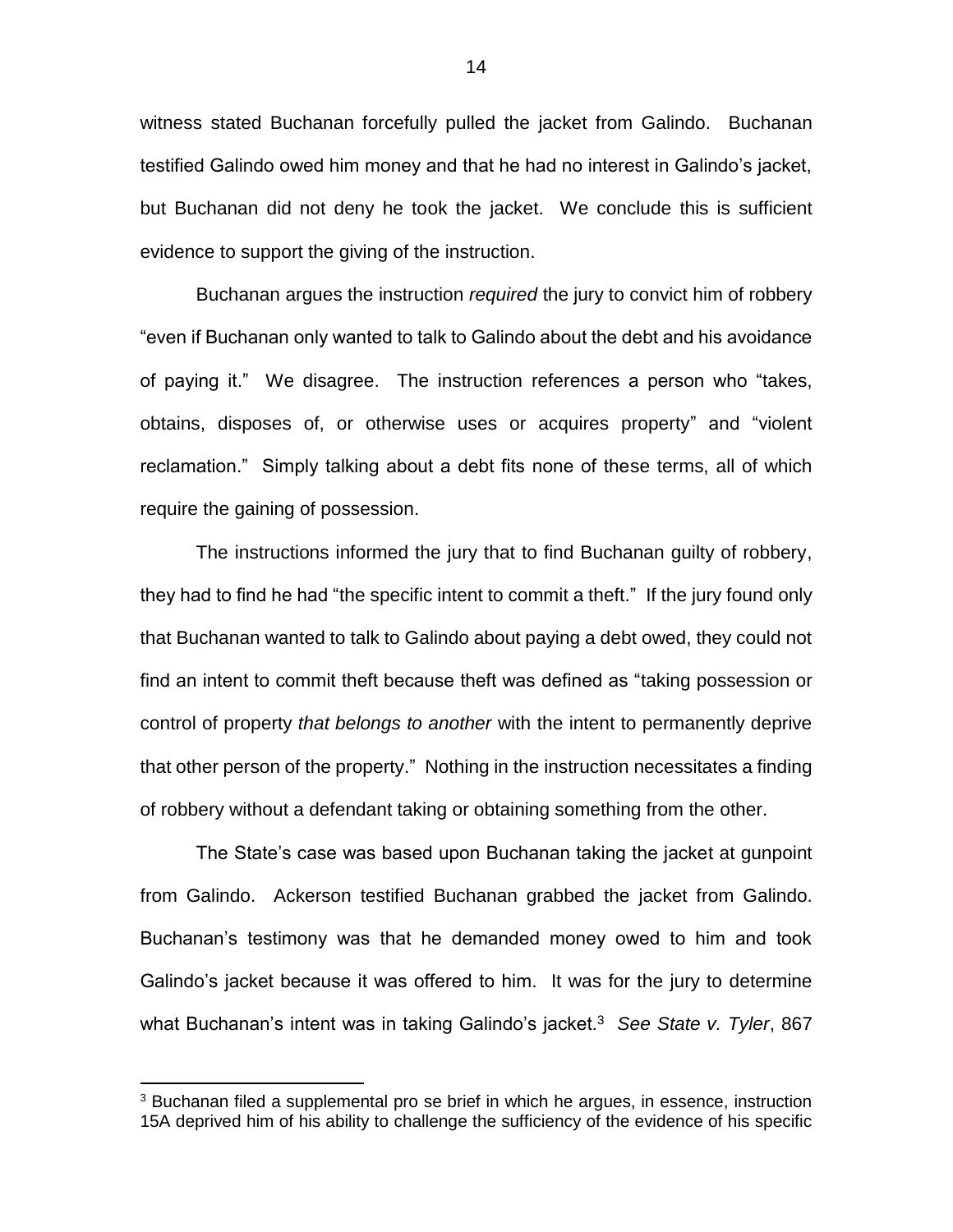N.W.2d 136, 193 (Iowa 2015) ("Intent, and therefore guilt or innocence, is for the jury to determine."); *cf. State v. Brighter*, 608 P.2d 855, 859 (Haw. 1980) (rejecting defendant's claim-of-right defense but concluding the trial court's instruction to the jury that a bona fide claim-of-right was not a defense to robbery "was at best harmless error."). Moreover, the jury was properly instructed on specific intent:

"Specific intent" means not only being aware of doing an act and doing it voluntarily, but in addition, doing it with a specific purpose in mind.

Because determining the defendant's specific intent requires you to decide what he was thinking when an act was done, it is seldom capable of direct proof. Therefore, you should consider the facts and circumstances surrounding the act to determine the defendant's specific intent. You may, but are not required to, conclude a person intends the natural results of his acts.

Instruction 14. We are not convinced Buchanan has suffered any prejudice as a result of the claim-of-right jury instruction.

We also note that in an analogous instance, our supreme court has concluded there was no merit to a defendant's claim it was error to instruct a jury on the defense of intoxication although the defendant had not raised the defense of intoxication. *State v. Jenkins*, 412 N.W.2d 174, 176-77 (Iowa 1987). The court concluded there was substantial evidence of the defendant's intoxication on the night in question, and "the court must instruct on all material issues so that the jury understands the matters which they are to decide." *Id.* at 177; *see also State v. Cortez*, No. 09-1362, 2010 WL 3894443, at \*11 (Iowa Ct. App. Oct. 6, 2010) (affirming the district court where there was substantial evidence of intoxication,

intent to commit a theft because the court "co[r]relate[d] receiving or accepting a willing exchange of com[m]er[c]e with a[n] unwilling taking or a theft of co[m]mer[c]e with the claim of a [r]ight to do so."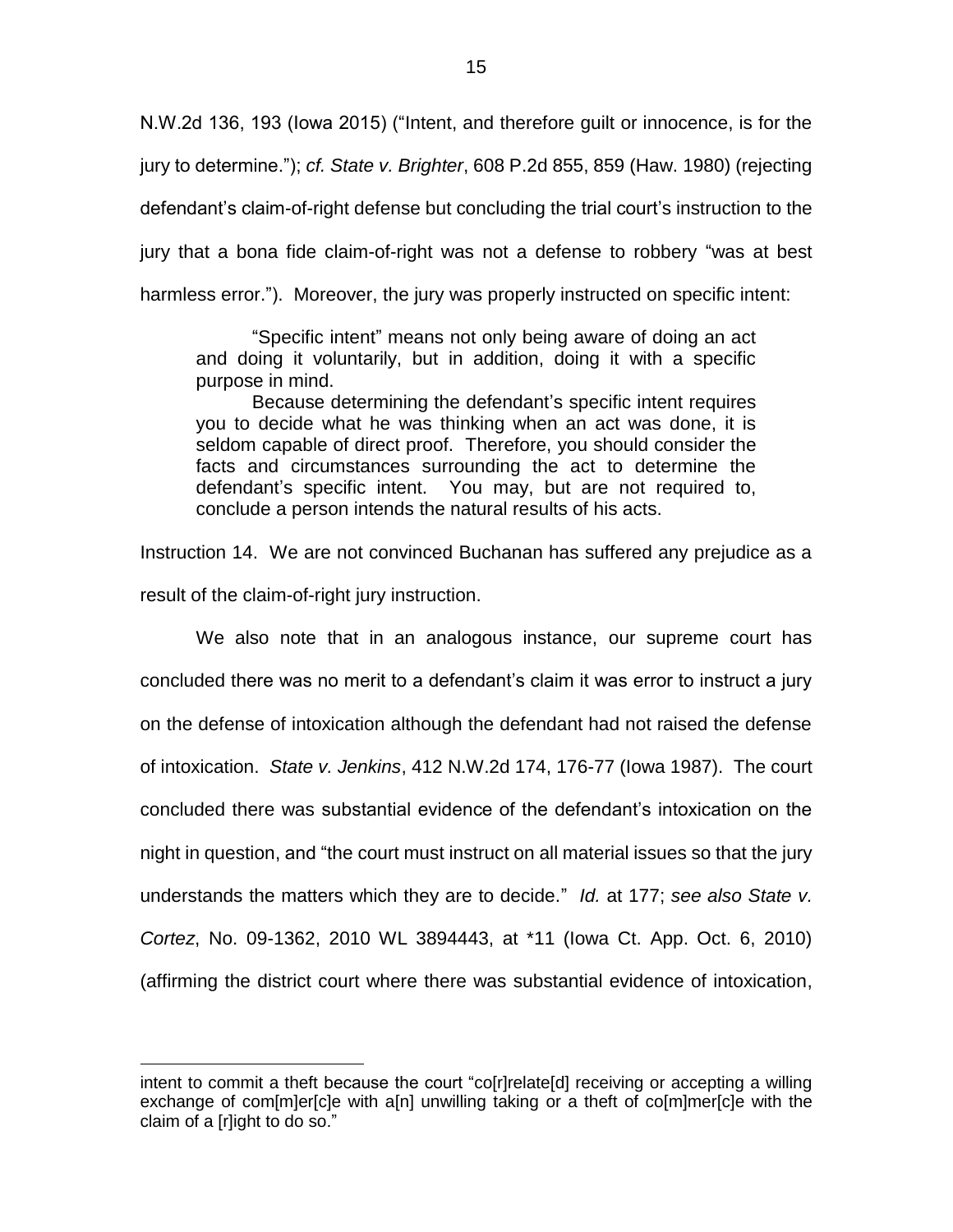and the district court submitted the instruction to help clarify the issues). Likewise, there is substantial evidence in our record related to a claim of right, and instruction 15A was more likely to reduce confusion on the part of the jury by instructing on a person's right or lack of right to reclaim property. Moreover, there is nothing in the record that reflects the jury became confused during deliberations.

*B. Ineffective assistance of counsel*. Buchanan asserts that if a claim-of-

right was implicated, his trial counsel was ineffective in not raising an affirmative

defense. We have previously rejected a claim that counsel breached a duty in not

raising a claim-of-right defense. In *State v. Enochs*, No. 15-1118, 2016 WL

4384655, at \*2-3 (Iowa Ct. App. Aug. 17, 2016), we observed:

Given the status of Iowa law on the claim-of-right defense, competent counsel was not compelled to find the issue was worth raising—and in the process, forego a favorable plea offer from the State.

Iowa recognizes a statutory claim-of-right defense in theft cases:

No person who takes, obtains, disposes of, or otherwise uses or acquires property, is guilty of theft by reason of such act if the person reasonably believes that the person has a right, privilege, or license to do so, or if the person does in fact have such right, privilege, or license.

Iowa Code § 714.4.

More than a decade ago, our court concluded that statute did not offer a defense to burglary or robbery charges:

The express terms of section 714.4 provide that it is only a defense to a theft charge. Burglary and robbery are not included. We may not—under the guise of statutory construction—enlarge or otherwise change the terms of a statute which require us to read something into the law that is not apparent from the words chosen by the legislature. We decline to legislate expansion of the defense.

[*Miller*], 622 N.W.2d [at] 785 (citations omitted). We have followed *Miller* in the intervening years. *See, e.g.*, [*Mims*], 2014 WL 956065, at \*1; *Greene v. State*, No. 09–0233, 2009 WL 3379100, at \*3 (Iowa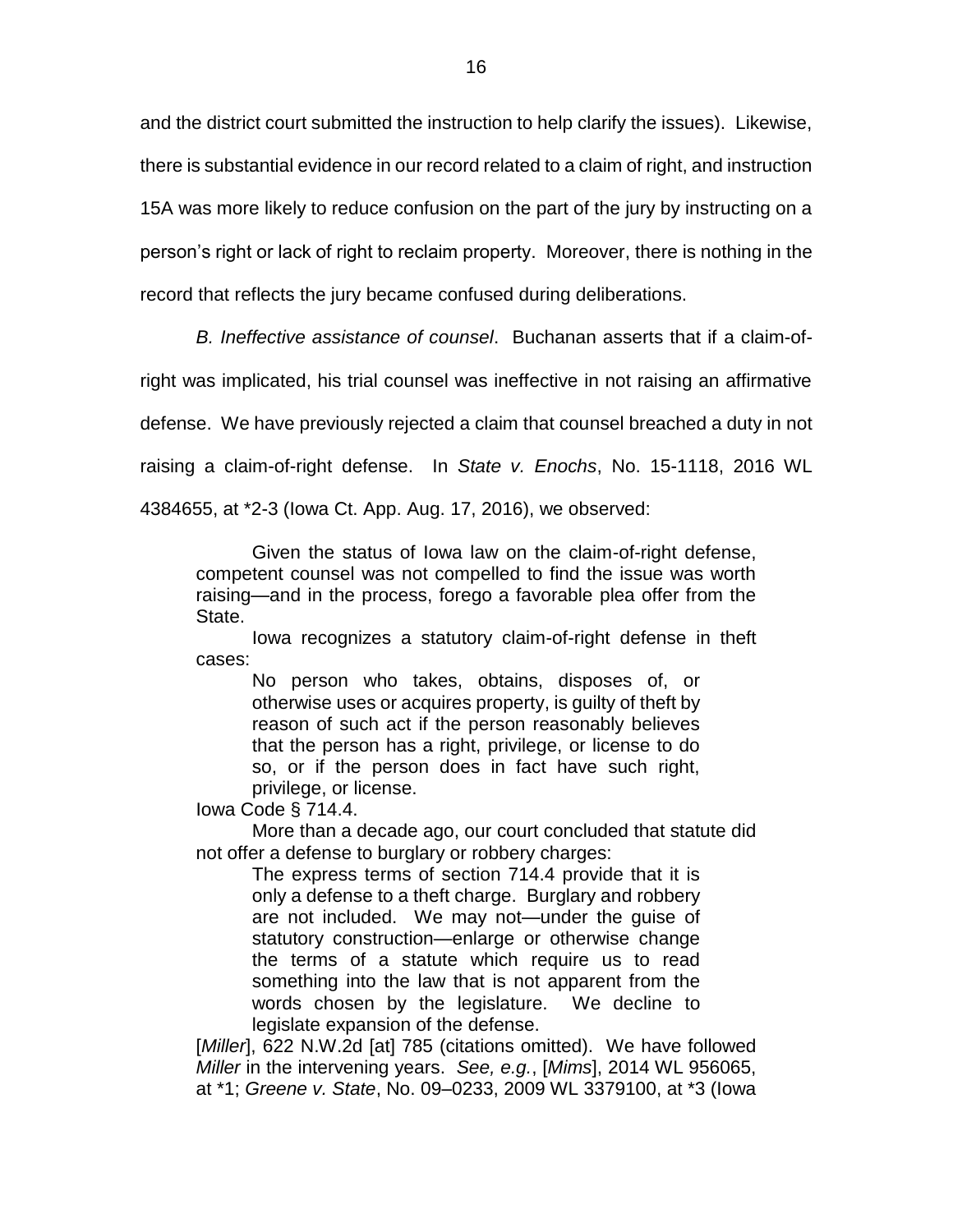Ct. App. Oct. 21, 2009); *Bucklin v. State*, No. 06–1942, 2008 WL 375219, at \*3 (Iowa Ct. App. Feb. 13, 2008).

Because Buchanan cannot establish his trial attorney breached an essential duty in failing to raise a claim-of-right defense, his ineffective-assistance-ofcounsel claim fails.<sup>4</sup> *See Ledezma*, 626 N.W.2d at 142 (noting an ineffectiveness claim fails if either element is not proved)*.*

Many other jurisdictions have addressed this issue and determined that although the claim of right defense may be statutorily available for theft offenses, it is not available for robbery or burglary offenses. For example, the Iowa Court of Appeals, considering an appeal of a burglary conviction, analyzed their robbery and burglary statutes to determine whether the claim of right defense was available for those crimes. *See* [*Miller*], 622 N.W.2d [at] 785. The court determined that although Iowa's claim of right defense statute expressly states its availability for a person "guilty of theft," defendants accused of robbery and burglary were not permitted to use the defense. *Id.* The *Miller* court stated that to permit another interpretation "would require us to read something into the law that is not apparent from the words chosen by the legislature." *Id.* The court went on to analyze the "modern trend . . . to decline to recognize the claim-of-right defense to offenses involving force, such as robbery or burglary." *Id.*; *see also People v. Tufunga*, 987 P.2d 168, 177-78 (Cal. 1999) (outlining modern trend). The reasons for this conclusion are well-stated in *State v. Ortiz*, 305 A.2d 800 (N.J. Super. Ct. App. Div. 1973), where the court found the proposition that a claim of right negates the felonious intent of robbery lacks logic and "is utterly incompatible with and has no place in an ordered and orderly society such as ours, which eschews self-help through violence. Adoption of the proposition would be but one step short of accepting lawless reprisal as an appropriate means of redressing grievances, real or fancied." *Id.* at 802.

We therefore hold that the claim of right defense is not available for the crime of robbery because the legislature specifically provided for the common law defense of claim of right only for theft charges. The exclusion of the defense for robbery charges is evidence of the legislature's intent that it not be available for robbery. Consequently, the trial court correctly refused to instruct the jury on the claim of right defense.

*See also Whitescarver v. State*, 962 P.2d 192, 195 (Alaska Ct. App. 1998) (stating "there is no 'claim of right' defense to robbery"); *State v. Schaefer*, 790 P.2d 281, 284 (Ariz. Ct. App. 1990) ("From a policy standpoint, the claim of right defense remains anachronistic: it encourages disputants to resolve disputes on the streets through violence instead of through the judicial system."); *Thomas v. State*, 584 So.2d 1022, 1026 (Fla. Dist. Ct. App. 1991) (holding "the common law [claim-of-right] rule . . . is not available to defeat charges

 $\overline{a}$  $4$  This court is not alone in rejecting a claim-of-right defense to robbery and burglary. For instance, in *State v. Hobbs*, 64 P.3d 1218, 1222-23 (Utah App. 2003), the Utah court cited our case with approval and observed: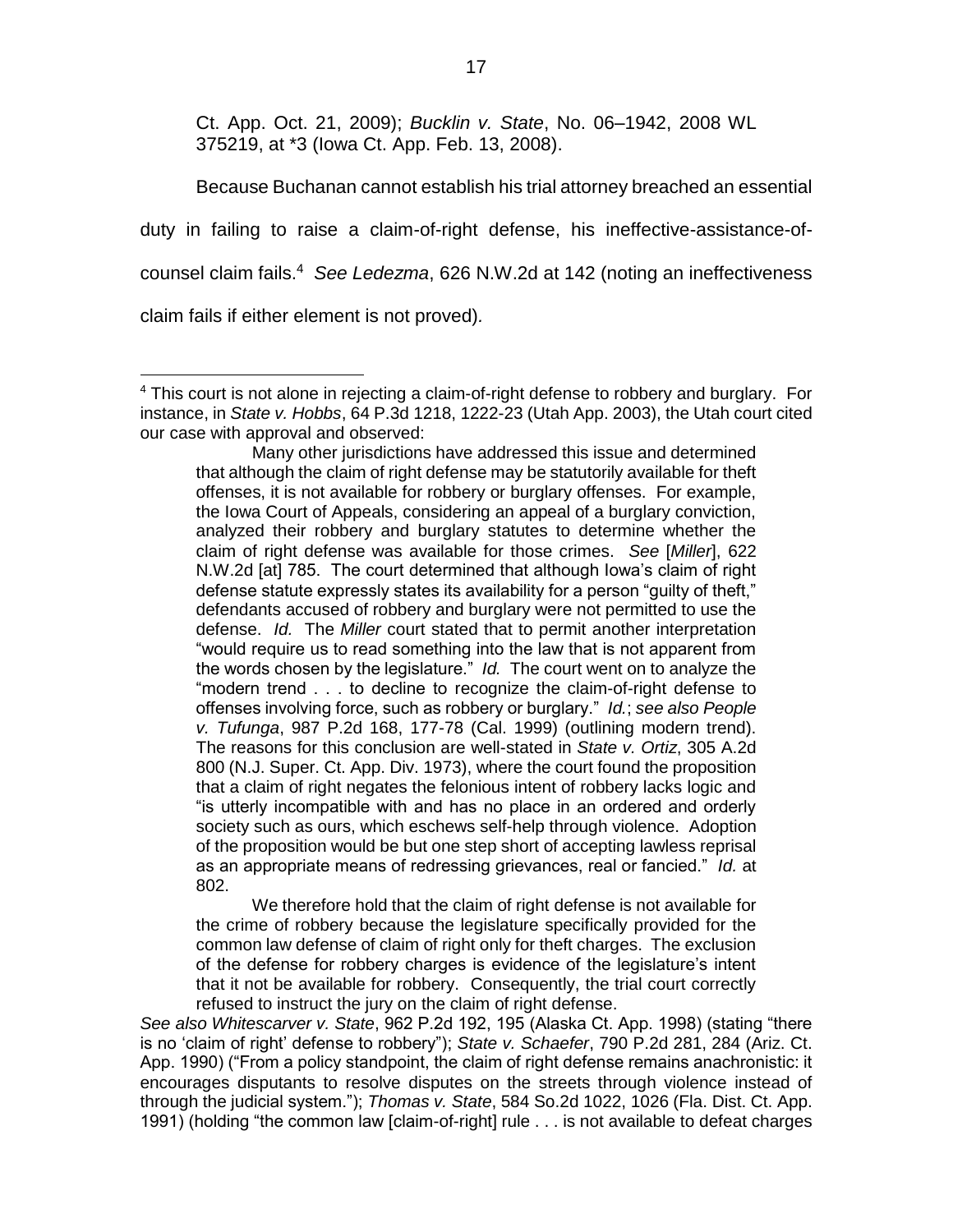*C. Juror challenges.* Iowa Rule of Criminal Procedure 2.18(5)(k) allows a party to challenge a prospective juror if the juror has "formed or expressed such an opinion as to the guilt or innocence of the defendant as would prevent the juror from rendering a true verdict upon the evidence submitted on the trial." The test to be applied under the rule is "whether the juror holds such a fixed opinion on the merits of the case that he or she cannot judge impartially the guilt or innocence of the defendant." *State v. Neuendorf*, 509 N.W.2d 743, 746 (Iowa 1993) (quoting *State v. Gavin*, 360 N.W.2d 817, 819 (Iowa 1985)). The trial court is vested with broad discretion when ruling on a challenge for cause. *State v. Tillman*, 514 N.W.2d 105, 107 (Iowa 1994).

In order to overcome the trial court's ruling, "the defendant must show (1) an error in the court's ruling on the challenge for cause; and (2) either (a) the challenged juror served on the jury, or (b) the remaining jury was biased as a result of the defendant's use of all of the peremptory challenges." *Id.* at 108. Where, as

of robbery for forcibly taking money to satisfy a debt owed by the victim to the taker"); *Westmoreland v. State*, 538 S.E.2d 119, 121 (Ga. Ct. App. 2000) ("To allow a 'claim of right' defense to an offense, such as robbery by sudden snatching, within which the use of force is implicit would sanction the use of force to claim the property."); *Brighter*, 608 P.2d at 859.

*But see State v. Smith*, 118 A.3d 49, 56 (Conn. 2015) ("The robbery statutes prohibit the use or threat of physical force *to commit a larceny.* If a defendant had no intent to commit a larceny, we can perceive no reason why the legislature would have intended that the defendant still could be charged with robbery instead of being charged with other offenses, such as assault, unlawful restraint, threatening or reckless endangerment, that criminalize the use or threatened use of restraint or physical force, standing alone."); *see also Edwards v. State*, 181 N.W.2d 383, 387 (Wis. 1970) ("If a person seeks to repossess himself of specific property which he owns and to which he has the present right of possession and the means he uses involves a gun or force, he might not have the intention to steal. While the reclamation of specific removable property at gun point by the owner may not be armed robbery, such self-help may and generally does constitute a lesser crime than robbery.")

*See generally*, 3 Wayne R. LaFave, *Substantive Criminal Law* § 20.3(b) (3d ed. Oct. 2017 update) and cases cited therein.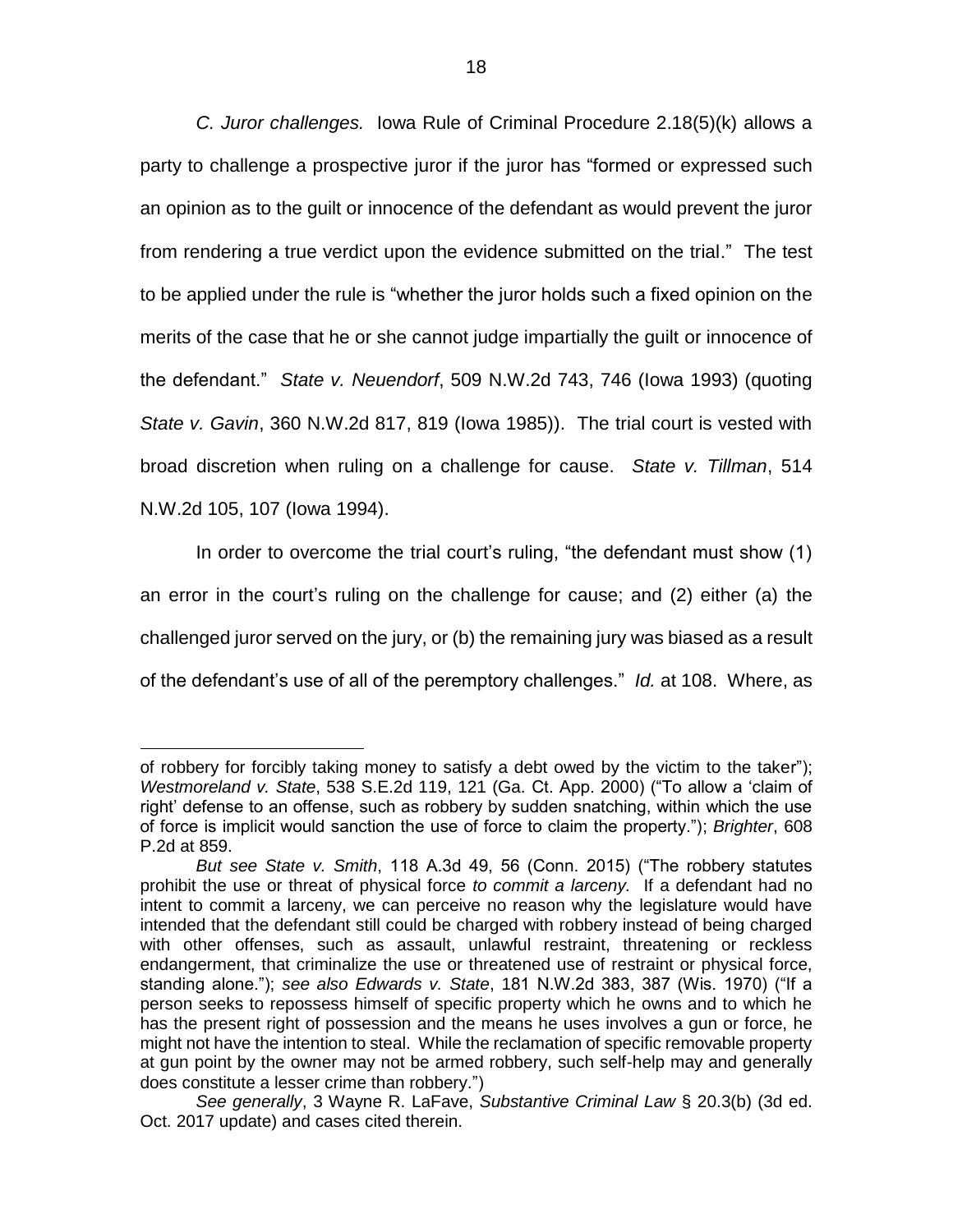here, a challenged juror served on the jury, the defendant must show the jury was biased. *See Neuendorf*, 509 N.W.2d at 746 ("In the absence of some factual showing that this circumstance resulted in a juror being seated who was not impartial, the existence of prejudice is entirely speculative.").

Buchanan challenges the district court's denial of his objections for cause to three jurors. The jurors had initially indicated some knowledge of the case or a potential witness but all asserted they could judge the proceedings fairly, based on the instructions. Buchanan used peremptory challenges to strike two of the three jurors, but juror 92 served on the jury. He does not assert, however, the resulting jury was biased. Buchanan urges this court to presume prejudice and find that under Iowa Rule of Criminal Procedure 2.18(5) and (9), his having to use peremptory challenges to dismiss the jurors constitutes structural error and *Neuendorf* must be overruled. 5 This court addressed a similar challenge in *State v. Ventura*, No. 17-0661, 2018 WL 2084860 (Iowa Ct. App. May 2, 2018). There, we stated,

Following *Neuendorf*, "[t]he search for legal prejudice must therefore focus on the potential for prejudice that flowed from forcing defendant to use a peremptory challenge on [the challenged juror] that might have been used to remove another juror." 509 N.W.2d at 746. It is up to the defendant to "make some factual showing that this circumstance resulted in a juror being seated who was not impartial." *Id.*

While we are not at liberty to revisit precedent, our supreme court recently revisited *Neuendorf* in *State v. Jonas*, 904 N.W.2d 566,

<sup>5</sup> Buchanan argues,

Forcing the defendant to utilize peremptory strikes to remove biased jurors unfairly tips the balance of the adversarial proceeding in favor of the State by limiting a defendant's ability to pick a jury it deems favorable on par with the State's ability to do so. Effectively decreasing the number of peremptory strikes available to the defense under these circumstances violates the spirit of rule 2.18(9).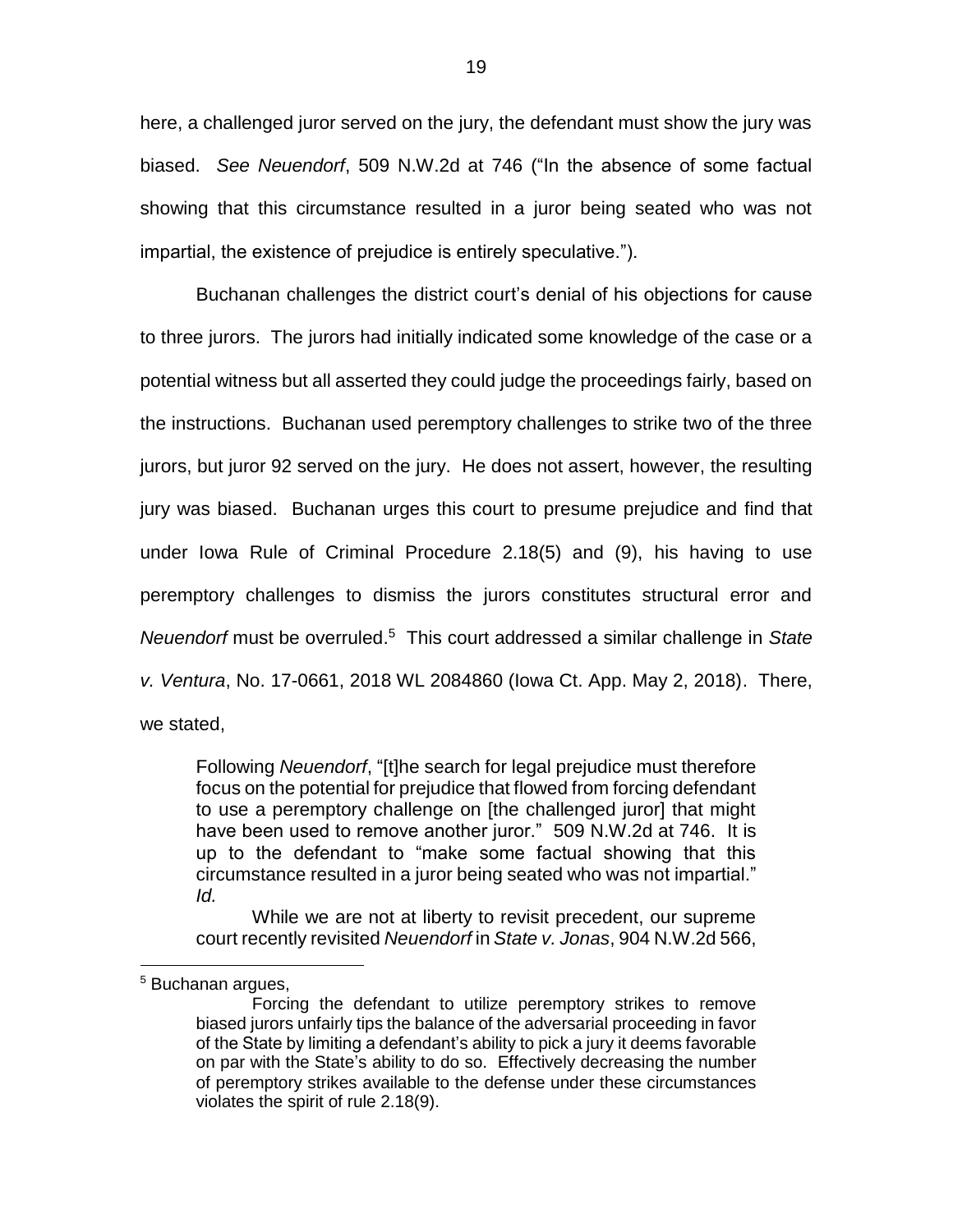583-84 (Iowa 2017). In *Jonas*, the court ruled that when the district court abuses its discretion by improperly refusing "to disqualify a potential juror under Iowa Rule of Criminal Procedure 2.18(5)(k) and thereby causes a defendant to expend a peremptory challenge under rule 2.18(9), the defendant must specifically ask the court for an additional strike of a particular juror after his peremptory challenges have been exhausted." 904 N.W.2d at 583. When the defendant does so, "prejudice will then be presumed." *Id.* However, "where a judge improperly denies a challenge for cause but the defendant does not specifically ask for an additional peremptory challenge of a particular juror after exhausting his peremptory challenges," *Neuendorf* remains good law. *Id.*

*Ventura*, 2018 WL 2084860, at \*1.

 $\overline{a}$ 

Even assuming the district court erred in denying Buchanan's challenge for cause to Juror 92, he did not ask for an additional preemptory challenge. Thus, Buchanan must make some factual showing that the result was a juror being seated who was not impartial; that is, Buchanan must show actual prejudice.<sup>6</sup> *See Jonas*, 904 N.W.2d at 584. He has not attempted to do so. We therefore reject his claim.

*D. Jailhouse telephone recordings.* At trial, Buchanan objected to recordings of his telephone calls made from jail to his girlfriend and to the mother of his children on the grounds they were of little or no relevance and would be unfairly prejudicial. Counsel asserted the "content of those calls is not probative of any element of any offense charged or of any defense" raised. The prosecutor described the substance of the recordings as follows:

<sup>6</sup> As we observed in *Ventura*, "We are unconcerned that *Jonas* was decided after [Buchanan's] trial but before [th]is appeal, as we apply the same test in either situation." 2018 WL 2084860, at \*2 n.1. Before *Jonas*, Buchanan had the burden to establish that his jury was not impartial to create a presumption of prejudice under *Neuendorf*.After *Jonas*, because Buchanan did not request the additional peremptory strike, we still apply the actual prejudice test of *Neuendorf*.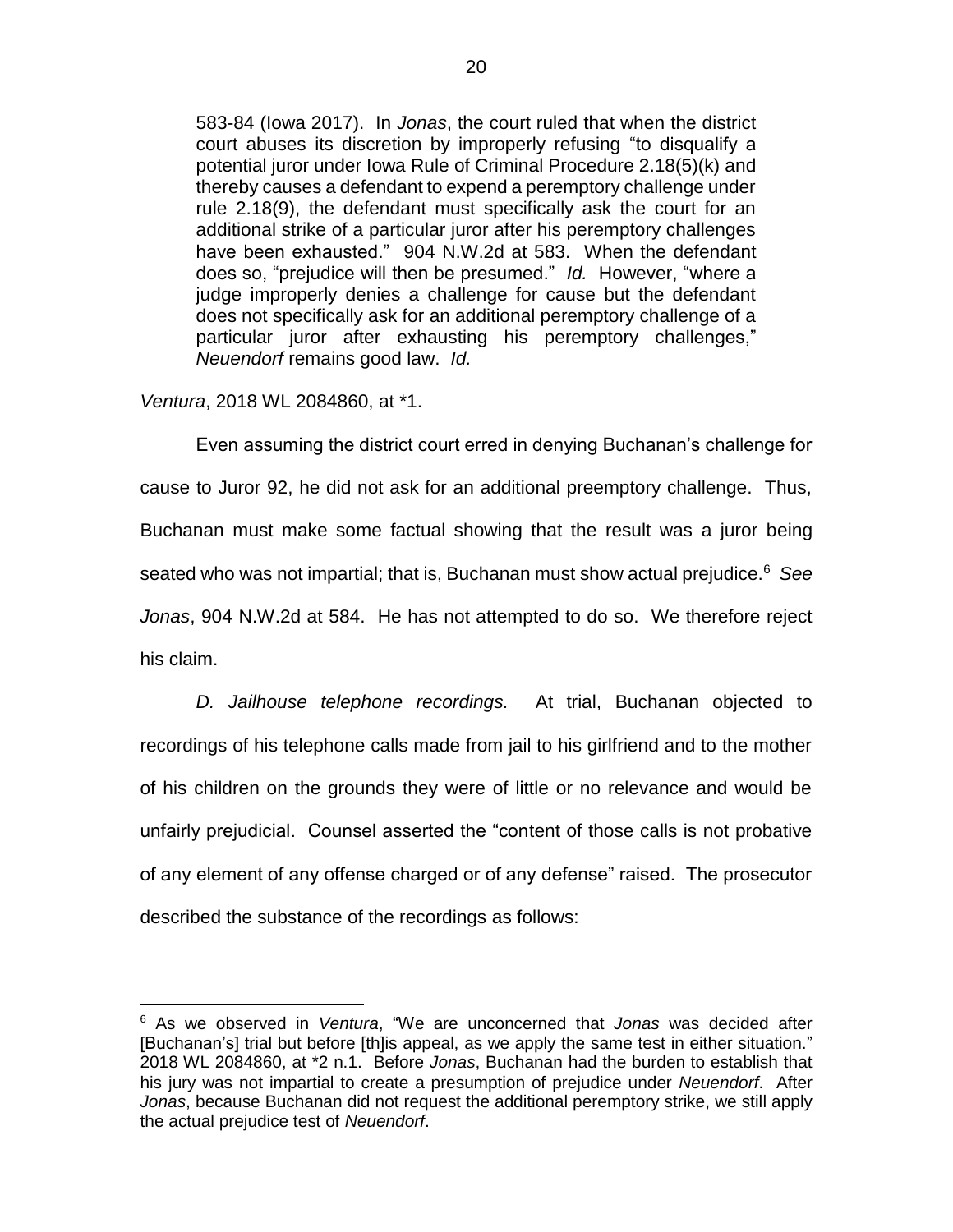The jail phone calls would be along the lines of [Buchanan] talking about Jose Galindo not testifying and him needing not to show up for depo[sition]s. They also involve him trying to set up an alibi defense with a mother of one of his children and what to say and how—and where he was and regarding statements about Tre [Clifton Sallis] being there and not, and we do believe that him talking about what witnesses need to do and what—and setting up an alibi defense and obviously through the defense's opening statements would appear to be inconsistent with anything that the defendant's going to say. But also just regardless of what the defense said in their opening statement setting up an alibi defense that is inconsistent with the evidence we do believe is relevant as far as the defendant's culpability in this case.

The trial court overruled the objections and allowed the statements "as admissions

by the defendant."

If relevant, the district court can properly admit Buchanan's statements on the audio recordings. *See* Iowa R. Evid. 5.801(d)(2)(A); *State v. Odem*, 322 N.W.2d 43, 47 (Iowa 1982) ("It is basic that a party may place into evidence the admissions of a party-opponent."). Therefore, we must determine if the proposed evidence was relevant and, if so, whether the probative value of the evidence is "substantially outweighed by the danger of unfair prejudice, confusion of the issues, or misleading the jury, or by considerations of undue delay, waste of time, or needless presentation of cumulative evidence." Iowa R. Evid. 5.403; *State v. Neiderbach*, 837 N.W.2d 180, 202 (Iowa 2013) (noting we apply a two-part test to determine whether evidence should be excluded under rule 5.403). Evidence is unfairly prejudicial when it "appeals to the jury's sympathies, arouses its sense of horror, provokes its instinct to punish, or triggers other mainsprings of human action that may cause a jury to base its decision on something other than the established propositions in the case." *Neiderbach*, 837 N.W.2d at 202 (citation omitted).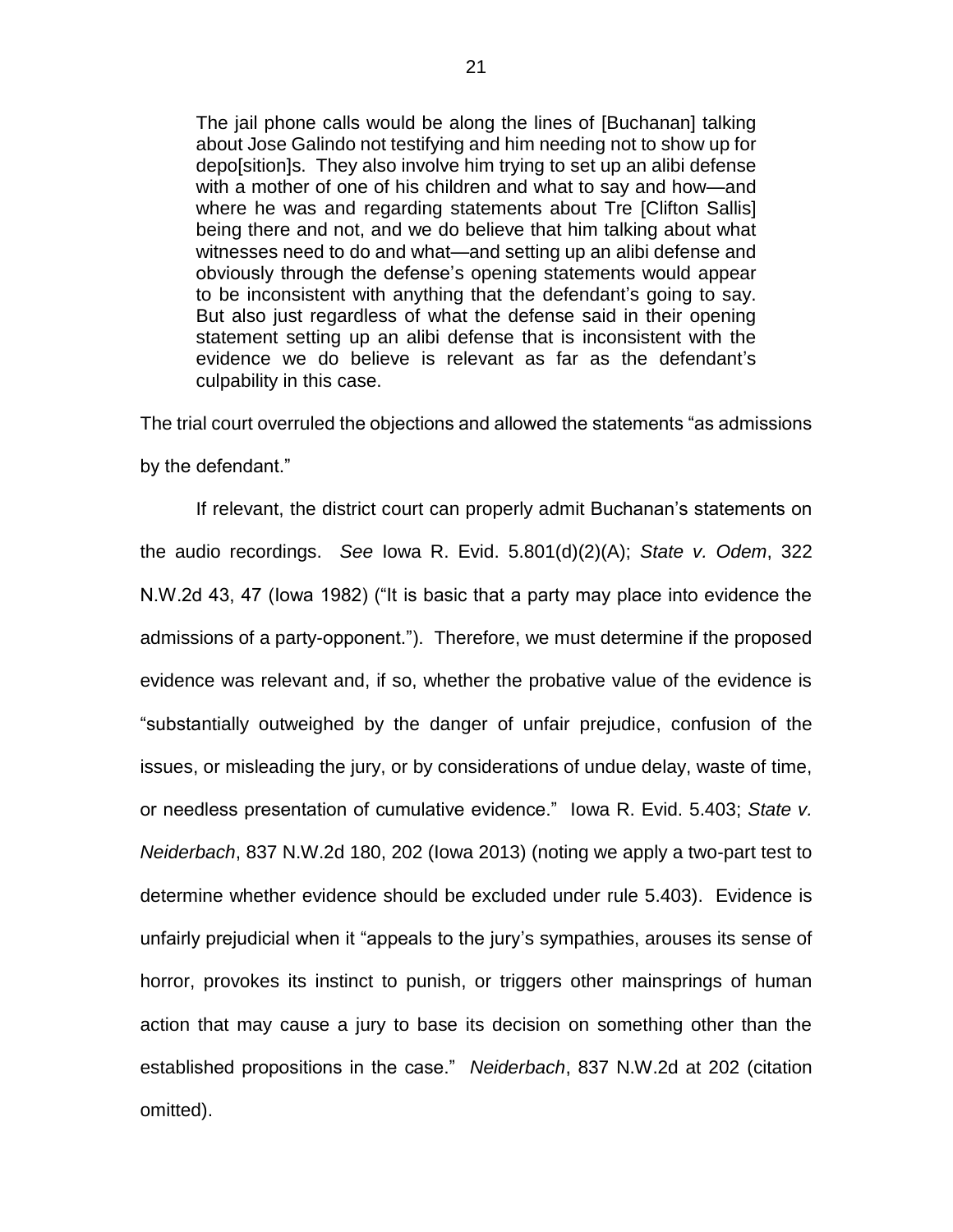The State argues the phone conversations were relevant to Buchanan's guilty conscience and undercut his credibility. The State also maintains that even if the district court abused its discretion in admitting the phone calls, Buchanan suffered no prejudice from the parts of the phone calls concerning his working on an alibi defense and Galindo's presence at a deposition because much of the evidence was already in the record. Officer Lippert testified Buchanan claimed not to have been at J's at the time of the incident, and Jay Wilder testified Buchanan called the bar and told him to say he had not been there and Galindo would get his coat back. Galindo testified about attending his deposition.

Buchanan's presence at J's was not in issue after defense counsel acknowledged in opening statements that Buchanan was present. We acknowledge Buchanan did not raise an alibi defense, but efforts to contrive an alibi defense, or avoid conviction by Galindo failing to appear are relevant to consciousness of guilt. We agree the phone conversations on these topics were prejudicial to Buchanan but we are unable to conclude such evidence is unfairly prejudicial. *See id.*

On appeal, Buchanan also asserts that "half of the content of the recordings are hearsay statements of the women on the other line." He acknowledges his trial counsel did not seek to redact any of the recordings played, and thus, his challenge must be addressed as a claim of ineffective assistance of counsel. Consequently, Buchanan must establish by a preponderance of the evidence that (1) counsel breached an essential duty in failing to assert these hearsay objections, and (2) the result of the trial would probably be different had the objection been made. *See State v. Enderle*, 745 N.W.2d 438, 440 (Iowa 2007).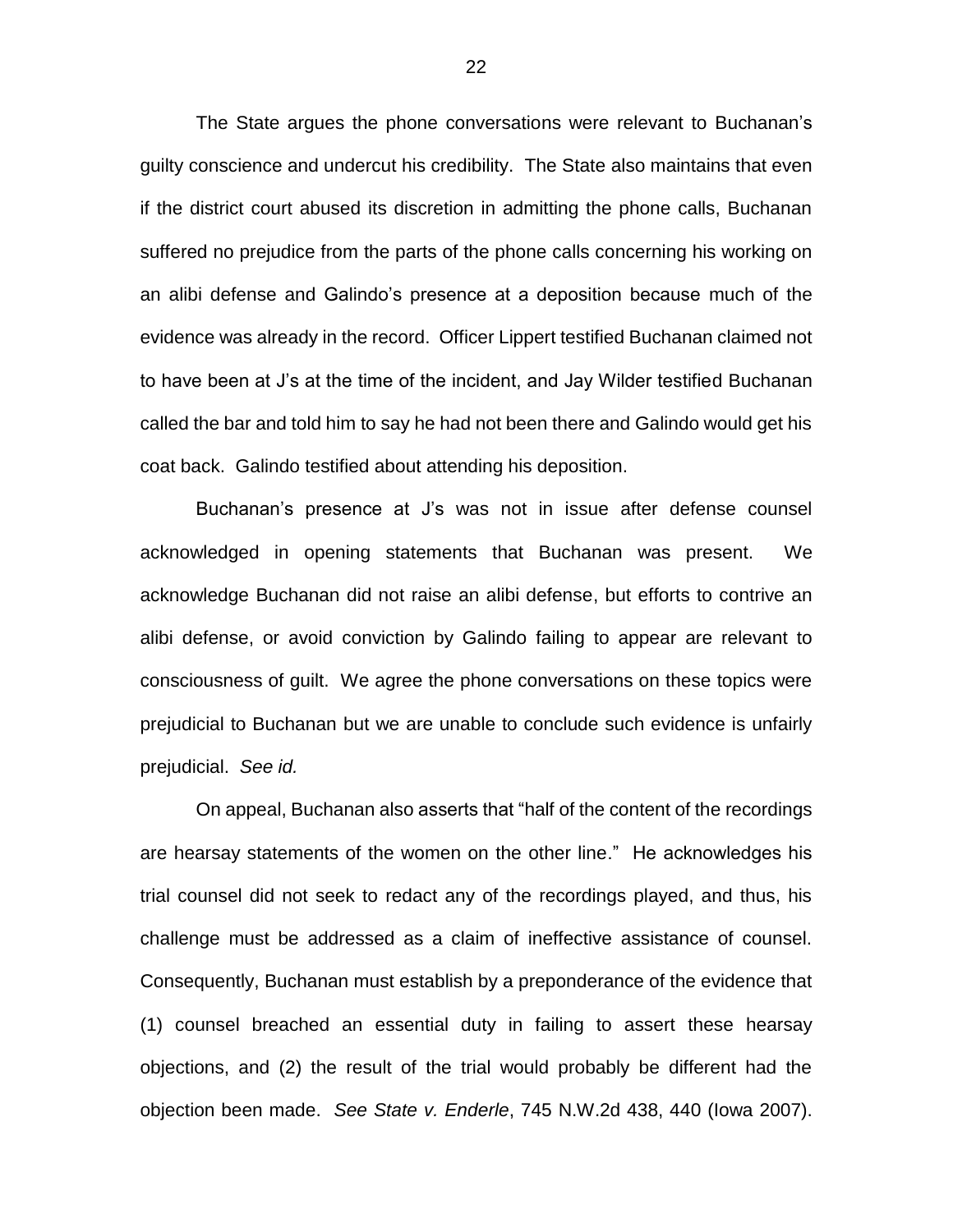"If a defendant does not show prejudice, the case can be decided on that issue alone without the additional inquiry into whether counsel's performance was deficient." *Id.*

We first address the claim of ineffective assistance of counsel for failure to seek a redaction of the claimed inadmissible or unfairly prejudicial evidence. Buchanan objected to the audio evidence as being unduly prejudicial. If the objection had been sustained none of the recordings would have been admitted unless the State agreed, or the court ordered the offending portions deemed unfairly prejudicial to be redacted. Defense counsel is not ineffective for failing to seek redaction when counsel has made a proper objection to exclude all of the same evidence. Instead, it would have been incumbent upon the State to seek redaction of the offending portions in an effort to admit the remaining portions of the audio. Thus, we conclude counsel is not ineffective for failing to seek a redaction of a portion of an exhibit when counsel has made the same objection to the entirety of the exhibit.

With respect to the women's portions of the conversations, Buchanan asserts "the most problematic aspect of the calls are the discussions in which [the mother of his children] Jada Mills encourages Buchanan to make a plea deal rather than take the case to trial."<sup>7</sup> During that call, Buchanan alleges Mills accuses Buchanan of lying and repeating that other people have told her he was "caught in

<sup>&</sup>lt;sup>7</sup> Notwithstanding much effort, the recordings were only barely audible and, in some recordings, only the recipient of the call can be heard. It is not the court's responsibility to assure the adequacy of the record relied upon by the parties. Moreover, we have no way of knowing how well the jury could hear the recordings. Finally, no transcripts of the recordings were admitted or made part of the record.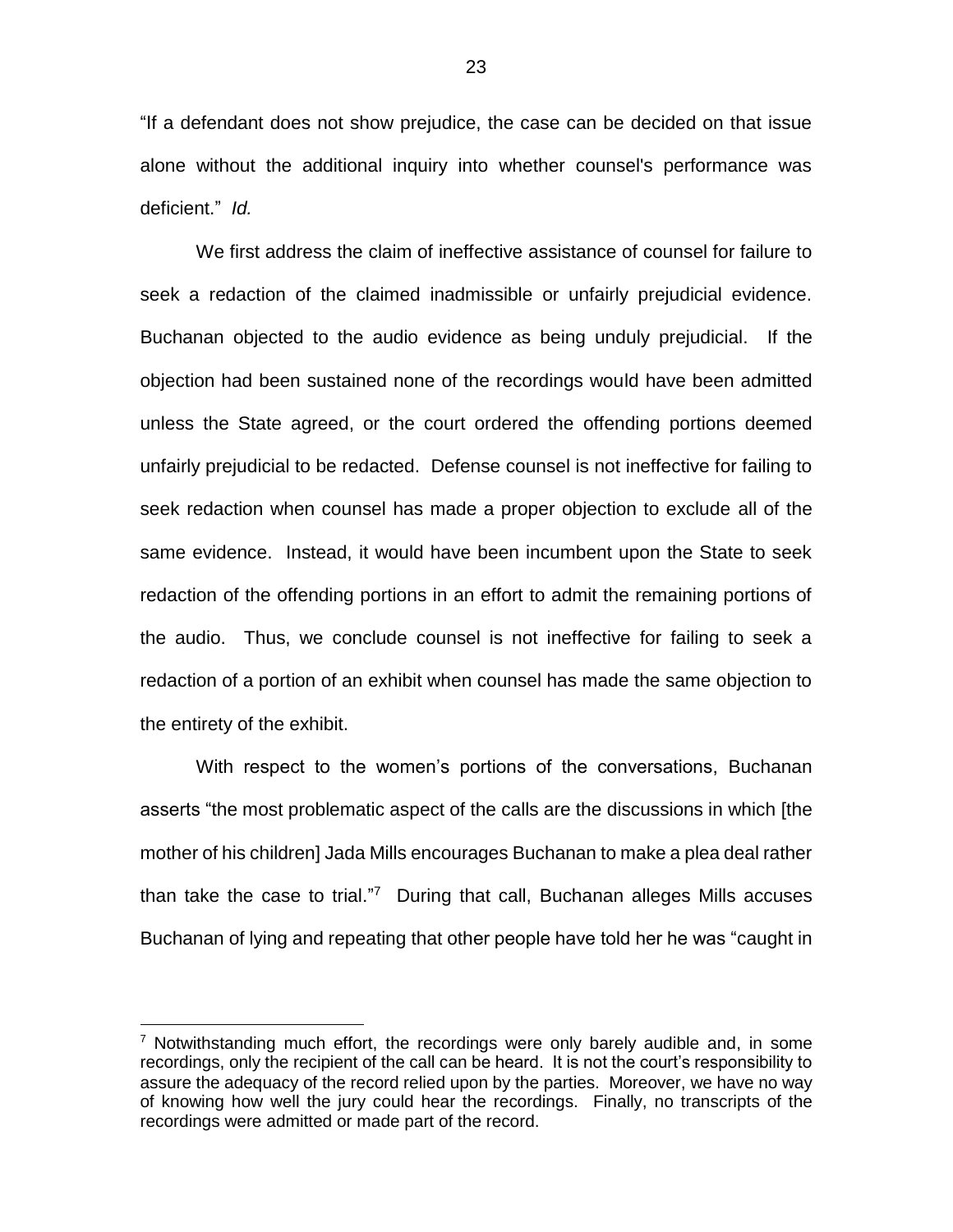a lie," and discusses how he will go to prison for seventeen years if he is convicted. There was a conversation about Mills testifying for him and—as best we can tell she responded, "[Y]ou want me to say you were with me—it's not going to work." When he explains that he thinks he has a good chance at trial, she responds that "they have his [Galindo's] statement, that's all they need." The conversation ends with her repeating a story she heard from someone else that he had gotten "caught in a lie in front of the judge." In a later phone call, the call recipient discusses statements she put on Galindo's Facebook page—that he's "already proven to be a liar," "people are mad about him lying," that he "need[s] to go down there and tell the truth" after all the "lying" he's "already been doing."<sup>8</sup>

The State asserts the statements by the recipients of Buchanan's calls were not offered to prove the truth of the matter asserted but instead offered as context to Buchanan's statements, and thus, the statements are not hearsay.

The State also relies on *Enderle*, and while not directly on point, we find that case persuasive. In *Enderle*, the court concluded police officer statements "made during interrogations are not 'testimony' given by witnesses at trial and [are] not offered to impeach the defendant." *Id.* at 443. Like the officers' statements in *Enderle*, Mills' statements provide context for the defendant's responses. *See*  lowa R. Evid. 5.106.<sup>9</sup>

<sup>&</sup>lt;sup>8</sup> Buchanan mistakenly asserts these statements were about him.

<sup>&</sup>lt;sup>9</sup> Rule 5.106 provides:

<sup>(</sup>a) If a party introduces all or part of . . . [a] recorded statement, an adverse party may require the introduction, at that time, of any other part . . . that in fairness ought to be considered at the same time.

<sup>(</sup>b) Upon an adverse party's request, the court may require the offering party to introduce at the same time with all or part of the . . . recorded statement, any other part or any other . . . recorded statement that is admissible under rule 5.106(a). Rule 5.106(b), however, does not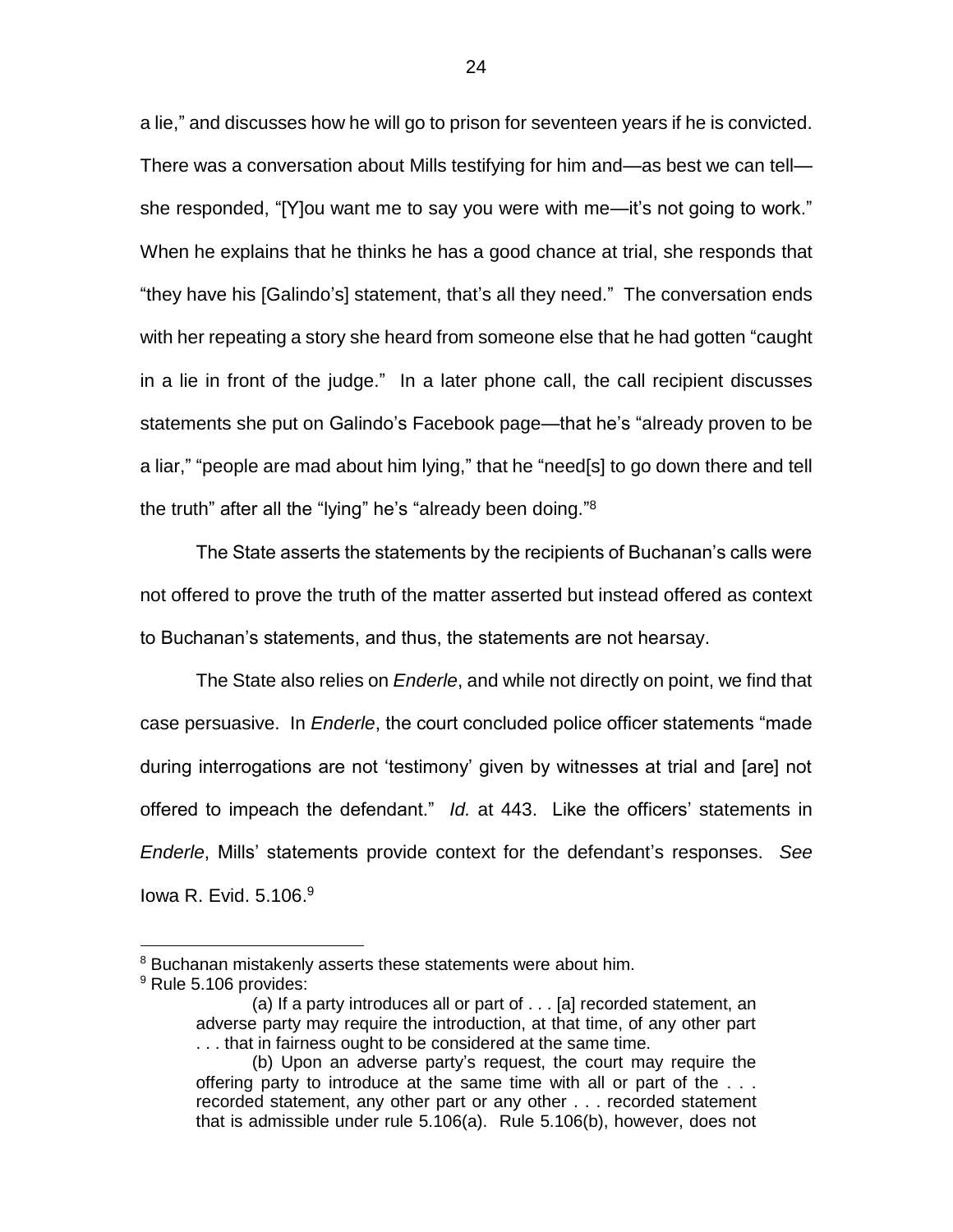We agree with Buchanan the better practice would have been to redact these statements but, for the reasons previously stated, we do not lay this blame upon defense counsel in light of counsel's objection. Even if *Enderle* is inapplicable to these facts, given the strength of the case against Buchanan, we conclude Buchanan has not shown that but for the admission of the objected to statements, the result of the proceedings would have been different. Further, Buchanan instigated much of the discussion by asking Mills to testify for him, knowing the call was being recorded. We find it difficult to conclude he was unduly prejudiced by Mills's responses when he continued the recorded conversation about his chances at trial.

Here, Buchanan admitted going to J's to demand money from Galindo. Several witnesses testified he was armed with a pistol, demanded money from Galindo, and took his coat. He also acknowledged he had lied to police that he was not at J's the night of the incident. His claim of ineffective assistance of counsel thus fails.

### **IV. Conclusion.**

 $\overline{a}$ 

The State's case was based upon Buchanan taking the jacket at gunpoint from Galindo. It was for the jury to determine what Buchanan's intent was in taking Galindo's jacket. The jury was properly instructed on specific intent and we are not convinced Buchanan has suffered any prejudice as a result of the claim-ofright jury instruction. Buchanan cannot establish his trial attorney breached an

limit the right of any party to develop further on cross-examination or in the party's case in chief matters admissible under rule 5.106(a).